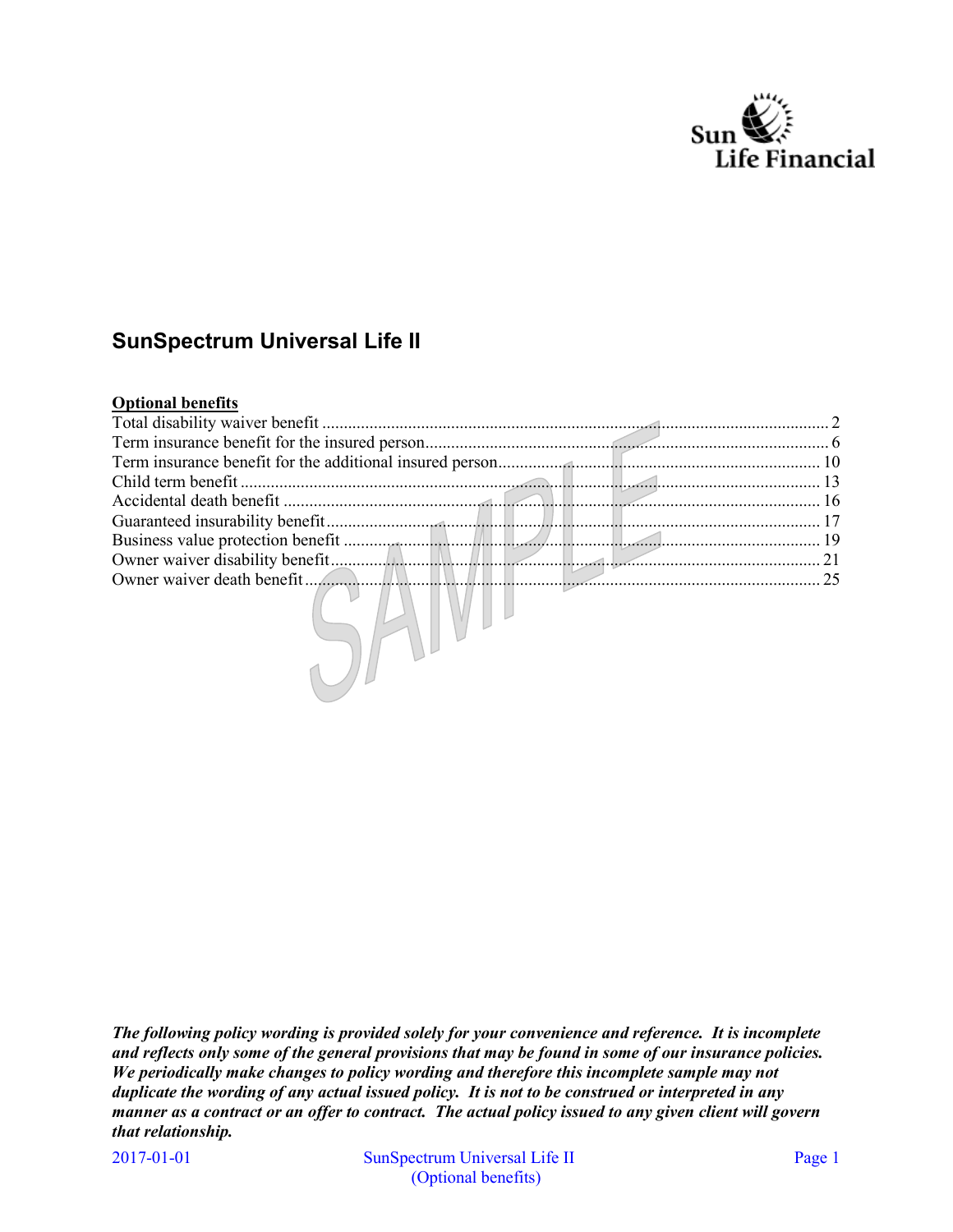# E14811A **Total disability waiver benefit**

While the insured person for this benefit is totally disabled, we pay the cost of insurance for the insured person's basic insurance coverage, optional benefits and any benefit linked to them. We call this waiving the cost of insurance.

The *Policy summary* shows the following information about the Total disability waiver benefit:

- each insured person
- the date the benefit begins, and
- the date the benefit ends.

The maximum total annual amount we waive for an insured person is \$50,000 across all life insurance policies issued by us, or for which we have assumed responsibility, on that person.

### **Qualifying for this benefit**

To qualify for this benefit:

- the Total disability waiver benefit must be in effect
- $\bullet$  the insured person's disability must begin after the policy anniversary nearest their 18<sup>th</sup> birthday and before the benefit end date shown on the *Policy summary*
- their disability must continue for at least 6 consecutive months, and
- we determine that the insured person is totally disabled and all requirements for this benefit have been satisfied.

To be considered totally disabled the insured person must be:

- under the active, continuous and medically appropriate care of a physician, or other health care practitioner acceptable to us, and
- following the treatment prescribed and any other recommendations made by a physician or health care practitioner.

#### *Disabled while employed*

If the insured person becomes disabled while employed, we consider them to be totally disabled if, as a result of injury or disease, they are completely unable, during the first 2 years following the date of their disability, to carry on the essential duties of their own occupation.

After the first 2 years, we consider the insured person to be totally disabled if they are unable, as a result of injury or disease, to perform the duties of any occupation within their education, training or experience. We do not consider an insured person to be totally disabled if they are earning money or profiting from any occupation.

In determining whether or not the insured person is able to perform the duties of any occupation, we do not take into account whether a suitable occupation is actually available. In addition, we do not consider whether a suitable occupation would provide earnings comparable to what the insured person was paid before becoming totally disabled.

#### *Disabled while unemployed*

If the insured person becomes disabled while unemployed, and is not earning money or profiting from any occupation, we consider them totally disabled if they are unable, as a result of injury or disease, to perform the duties of any occupation within their education, training or experience.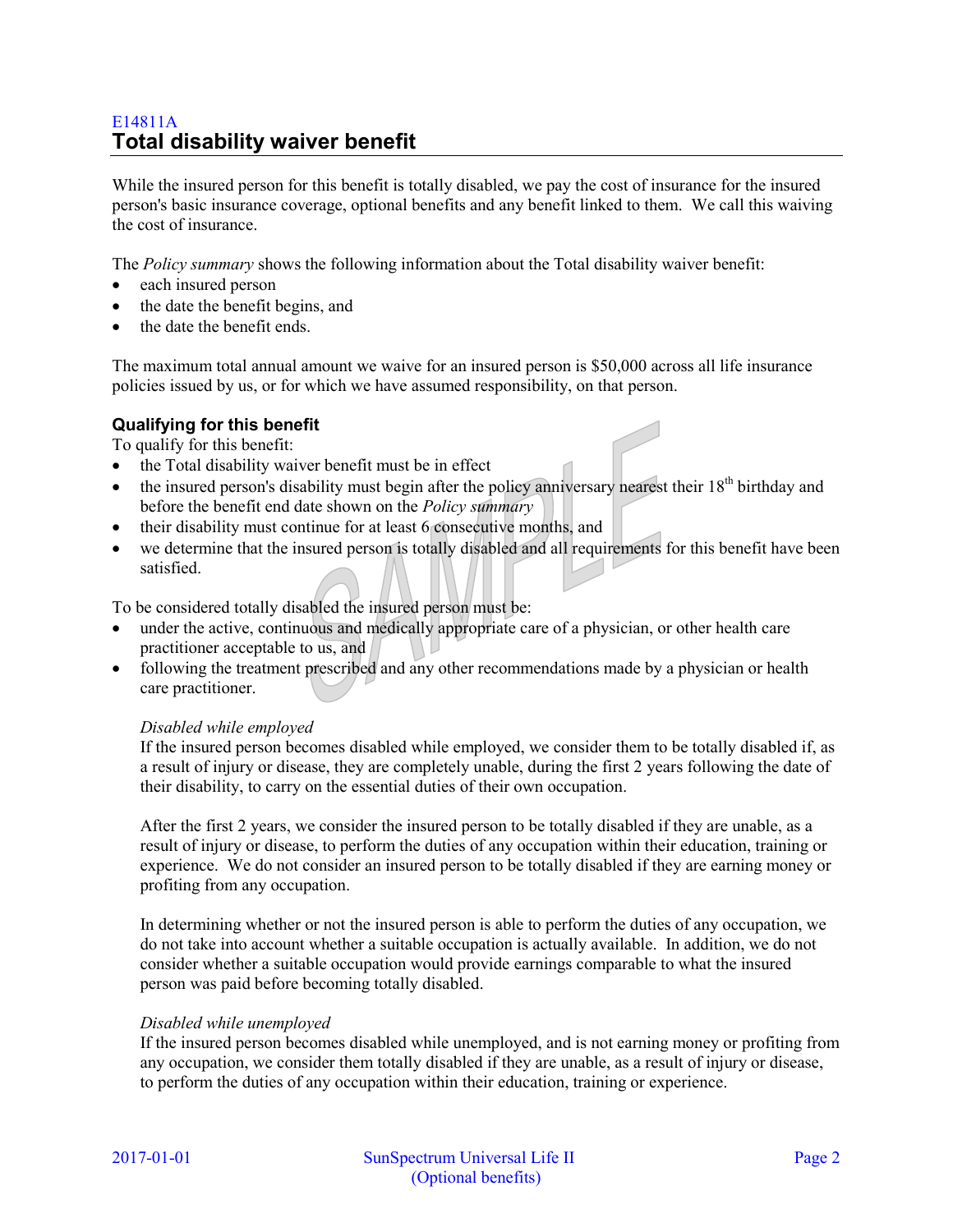In determining whether or not the insured person is able to perform the duties of any occupation, we do not take into account whether a suitable occupation is actually available. In addition, we do not consider whether a suitable occupation would provide earnings comparable to what the insured person was paid before becoming totally disabled.

# *Disabled while a student*

If the insured person is a student at the time they become disabled, we consider them to be totally disabled if they are unable, as a result of injury or disease, to:

- attend or participate as a student in an education program during the entire time they are totally disabled, or
- perform the duties of any occupation for earnings or profit within their education, training or experience.

In determining whether or not the insured person is able to perform the duties of any occupation, we do not take into account whether a suitable occupation is actually available. In addition, we do not consider whether a suitable occupation would provide earnings comparable to what the insured person was paid before becoming totally disabled.

# **When we start waiving**

Until we give you notice that we've approved your claim, we will continue to deduct the cost of insurance from your policy fund. After we approve your claim, we waive the cost of insurance effective on the monthly anniversary day starting from the month after the insured person became totally disabled.

The cost of insurance is waived until the earlier of:

- the date the insured person no longer qualifies for the benefit
- $\bullet$  the date the policy ends
- the date the cost of insurance is no longer required for the disabled person's insurance, and
- the date the insured person dies.

If any cost of insurance is deducted from your policy fund and later waived, we credit that amount to the activity account. If an automatic payment loan was used to pay for deductions that are later waived, we will reduce the loan by the amount we waived.

# **When we will not waive (exclusions and reductions of coverage)**

We will not waive the cost of insurance if the insured person's disability begins:

- $\bullet$  before the policy anniversary nearest their 18<sup>th</sup> birthday, or
- after the benefit end date shown on the *Policy summary*.

We will not waive the cost of insurance if the disability is directly or indirectly caused by or associated with the insured person operating a vehicle while their blood alcohol level is more than 80 milligrams of alcohol per 100 milliliters of blood. A vehicle includes any form of ground, air or marine transportation that can be put into motion by any means, including muscular power. We do not take into account whether or not the vehicle is in motion.

We will not waive the cost of insurance if the disability is directly or indirectly caused by or associated with the insured person:

- committing or attempting to commit a criminal offence
- attempting to take their own life, regardless of whether the insured person had a mental illness or understood or intended the consequences of their action(s)
- causing themself bodily injury, regardless of whether the insured person had a mental illness or understood or intended the consequences of their action(s)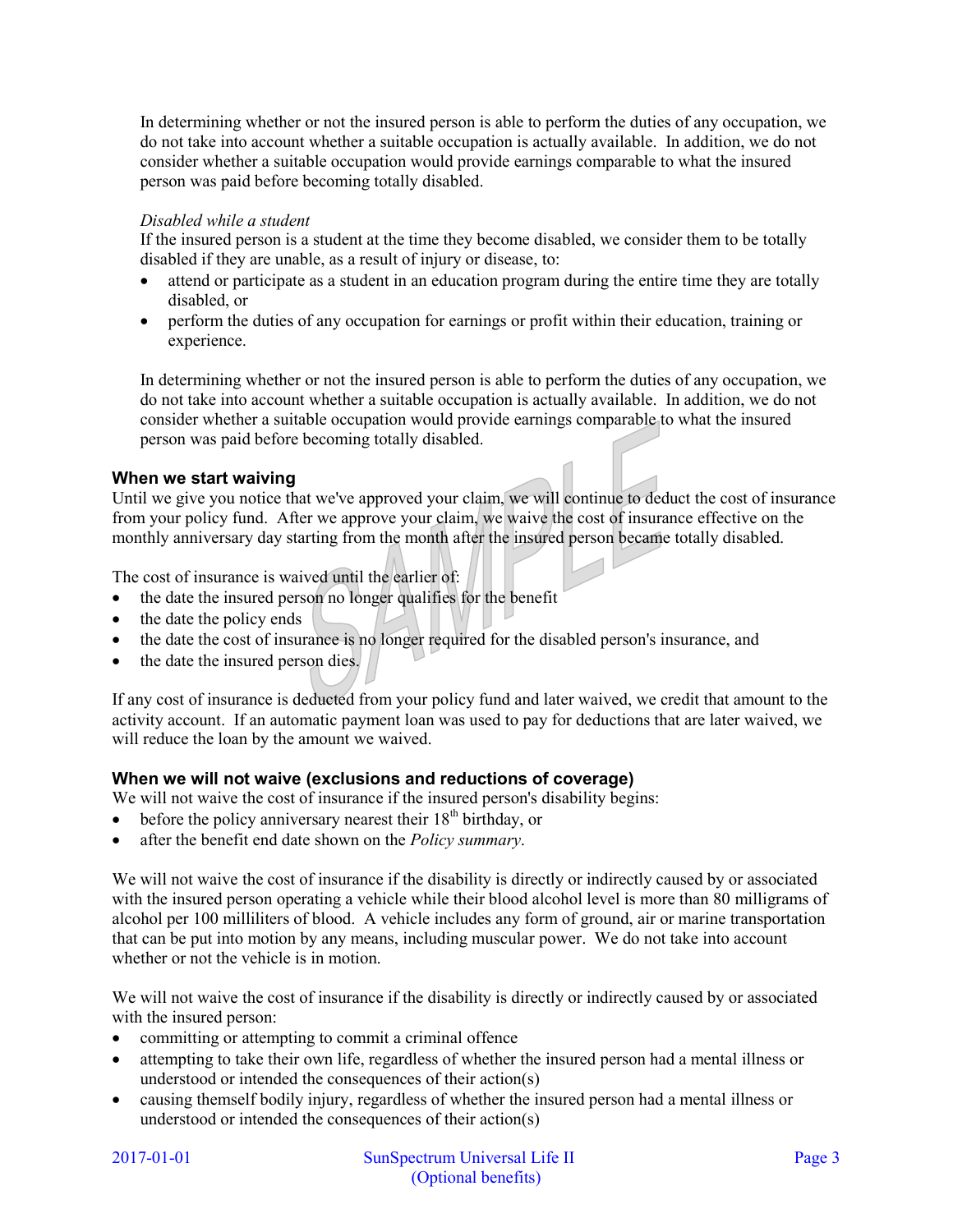- taking any drug, unless the drug was taken as prescribed by a licensed medical practitioner
- inhaling or ingesting any poisonous substance, whether voluntarily or otherwise, or
- inhaling any type of gas, whether voluntarily or otherwise.

We will not waive the cost of insurance if the insured person's disability is directly or indirectly caused by or associated with civil disorder or war, whether declared or not.

### **Making a claim**

To make a claim, contact your advisor or call us at the toll free phone number shown at the beginning of this policy. We will send the forms to be completed.

We must receive proof of the insured person's disability:

- while the insured person is alive
- continuing for at least 6 consecutive months while this benefit is in effect, and
- within 1 year of the date the disability began.

If we receive proof of the disability more than 1 year after the disability starts and the insured person qualifies for this benefit, we consider the disability to have begun 1 year before the date we received the proof. This means that we will only waive the cost of insurance starting from 1 year before the date we received the proof, regardless of when the disability actually started. We will not consider a late claim if you submit it more than 1 year after the end date of this benefit.

You must pay any cost associated with providing proof of disability.

We may also require the insured person to authorize us to gather and use additional information from other insurers or government agencies.

Before we approve a claim, the insured person's date of birth must be verified.

### **How to continue to qualify**

We continue to waive the cost of insurance while the insured person:

- continues to be disabled and satisfies our total disability requirements
- is under the continuous care of a licensed physician
- follows a prescribed treatment program for their disability, and
- makes reasonable efforts to use any appropriate rehabilitation program.

From time to time, we will ask for proof, that we consider satisfactory, that the insured person is still disabled. You must pay any cost associated with providing this proof.

We may require the insured person to be examined by any health care practitioners we appoint. These may be licensed physicians, physiotherapists, occupational therapists, psychiatrists, psychologists or others. We pay the cost of these examinations.

The physicians, specialists or health care practitioners who provide information to us may not be the owner of this policy, any insured person under this policy, anyone entitled to make a claim under this policy, or any relative or business associate of these people.

We may also require the insured person to authorize us to gather and use information from other insurers or government agencies.

#### **When we stop waiving**

2017-01-01 SunSpectrum Universal Life II Page 4 (Optional benefits) We stop waiving the cost of insurance on the date the insured person: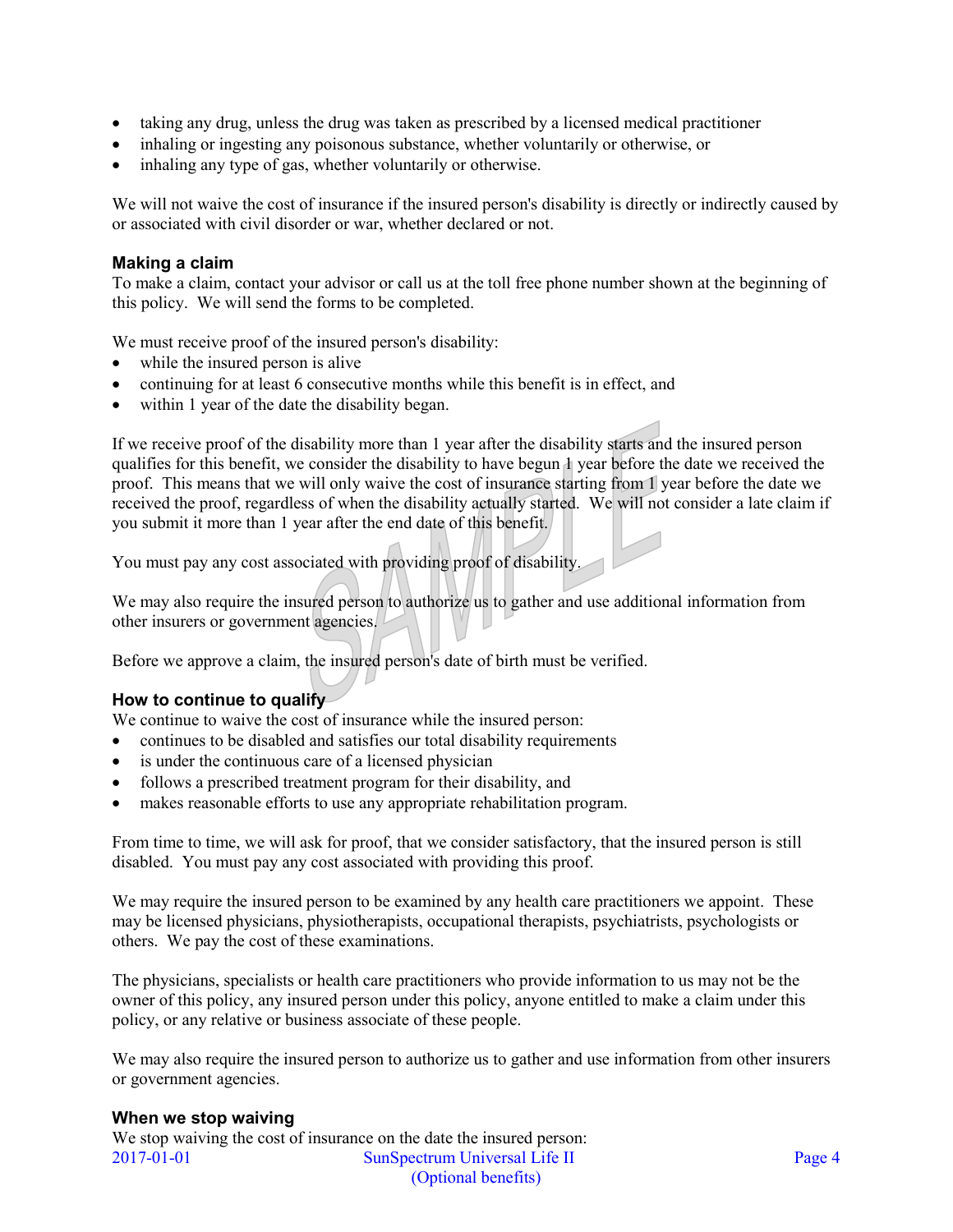- is no longer totally disabled
- is earning money or profiting from any occupation
- takes part in any educational program as a student without our approval
- fails to submit any required proof of disability
- refuses to attend any examinations or rehabilitation programs without a valid medical reason
- fails to meet any other requirements to have the cost of insurance waived, or
- dies.

# **Reoccurrence of a previous disability claim**

You may apply to have the cost of insurance waived without having to wait another 6 months if there's a reoccurrence of a previous disability claim. We consider the disability to be a reoccurrence of the previous one if:

- we waived the cost of insurance for the previous disability
- the disabled insured person recovers from their disability and then becomes totally disabled again from the same cause within 6 months from the date we stopped waiving the cost of insurance, and
- the insured person is totally disabled as described under the heading, *Qualifying for this benefit.*

We waive the cost of insurance effective on the monthly anniversary day starting from the month after the insured person's disability started again.

# **When the benefit ends**

The Total disability waiver benefit for each insured person under the benefit ends on the earliest of:

- the benefit end date shown on the *Policy summary*
- the date you cancel the benefit
- the date the insured person dies, or
- the date this policy ends.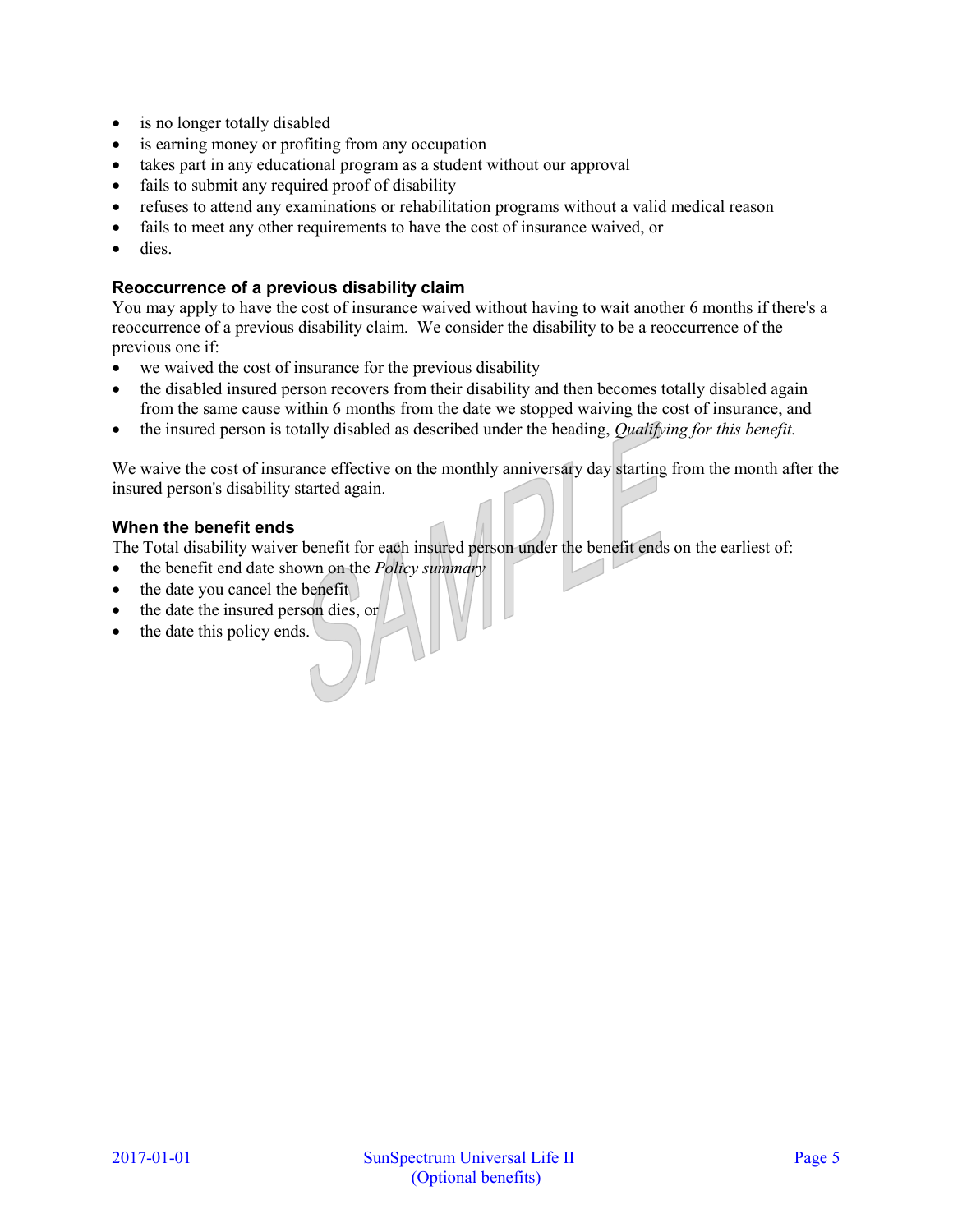# E14845A **Term insurance benefit for the insured person**

If a death benefit is payable when the insured person for this benefit dies, we make a payment to the named beneficiary for that insured person's Term insurance benefit*.*

The *Policy summary* shows the following information about the Term insurance benefit:

- each insured person
- the insurance amount
- the renewal period
- the last date to convert the benefit, and
- the date the benefit ends.

### **When we pay**

If an insured person dies while their Term insurance benefit is in effect, we pay the insurance amount in effect on the date they died.

# **When we will not pay (exclusions)**

We will not pay a Term insurance death benefit if the insured person for this benefit takes their own life, regardless of whether the insured person has a mental illness or understands or intends the consequences of their action(s), within 2 years of the later of:

- the most recent date an application for this benefit was signed
- the policy date, shown on the *Policy summary*
- the effective date of the insurance, if you added it after the policy date, or
- the most recent date your policy was put back into effect, if it has been reinstated.

Instead of paying the death benefit, we will pay to the beneficiary the amount you paid for this benefit. If your policy has been put back into effect, the amount we pay will be equal to the amount paid for this benefit since the most recent date the policy was reinstated.

If the insured person takes their own life, regardless of whether the insured person has a mental illness or understands or intends the consequences of their action(s), within 2 years of any policy change that increases their Term insurance benefit, we will not pay the amount of the increase. Instead, if the benefit has been continuously in effect for at least 2 years on the date the insured person dies, we will:

- pay the term insurance death benefit that we would have paid before the increase, and
- refund the amount you paid for the increase to the Term insurance benefit.

### **Making a claim**

To make a claim, contact your advisor or call us at the toll free phone number shown at the beginning of this policy. We will send the appropriate form to be completed. The person making the claim must complete the form and give us the information we need to assess the claim, including proof that the insured person died while this benefit was in effect.

Physicians may charge a fee to complete certain forms. The person making the claim is responsible for any fee.

Before we pay a death benefit, we must verify the insured person's date of birth. If the date of birth on the application is incorrect, we'll adjust the death benefit to the amount that would have been payable based on the amount paid and the correct date of birth.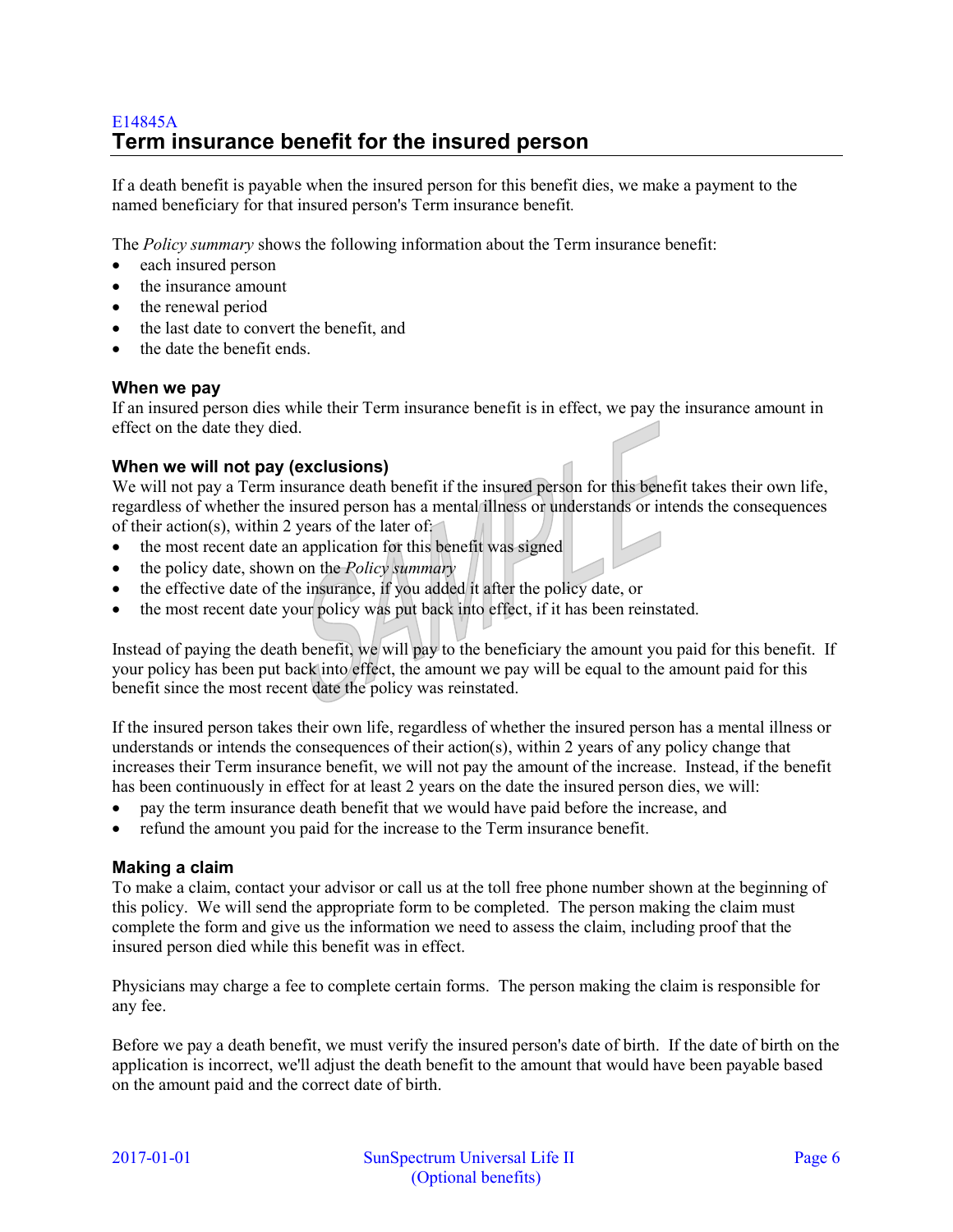# **Converting to a term life insurance policy or term insurance benefit**

You may convert a Term insurance benefit with a 10 or 15 year renewal period to a term life insurance policy or term insurance benefit with a 20 or 30 year renewal period.

You must apply to convert before the earlier of the  $5<sup>th</sup>$  policy anniversary nearest the date the benefit was put into effect, and the policy anniversary nearest:

- the insured person's  $65<sup>th</sup>$  birthday, if applying for a 20 year renewal period, or
- the insured person's  $55<sup>th</sup>$  birthday, if applying for a 30 year renewal period.

If you convert this benefit, it ends on the date the new insurance takes effect.

# **Converting to a permanent life insurance policy**

If applying to convert a Term insurance benefit to a permanent life insurance policy, you must apply on or before the last date to convert the benefit, shown on the *Policy summary*. If you convert this benefit, it ends on the date the new policy takes effect.

# **The new life insurance**

You may apply for any life insurance we offer when you apply, subject to the terms and conditions of that insurance and our administrative rules. Your application must be in a form acceptable to us. The new life insurance will:

- be based on the information about the insured person in the application we received for this benefit
- depend on our rules about the age of the insured person and the amount of insurance, and
- have an insurance amount that is not greater than the insurance amount in effect for this benefit, on the date the new application is signed.

If a *Total disability waiver benefit* is in effect on the insured person under this policy, a similar benefit may be included with the new insurance if:

- we offer a disability waiver benefit
- you request the benefit, and
- the insured person is not disabled.

### *If we're waiving the cost for this benefit because the insured person is totally disabled*

If the insured person for this benefit is totally disabled and we are waiving the cost for this benefit and you apply to convert before the final conversion date, we will not waive the cost for the new policy.

If you apply on the last date to convert this benefit and we are waiving the cost for it, we will waive the cost for the new policy while the insured person is totally disabled. We consider the insured person to be totally disabled according to the disability waiver benefit in effect when we approved the disability claim.

#### *If we're waiving the cost for this policy because the owner is totally disabled*

If we're waiving the cost for this policy because you are totally disabled and you apply to convert before the final conversion date, we will not waive the cost for the new policy.

If you apply on the last date to convert this benefit and we are waiving the cost for this policy, we will waive the cost for the new policy while you continue to be totally disabled and own the new policy. We consider you to be totally disabled according to the disability waiver benefit in effect when we approved the disability claim.

### *If we're waiving the cost for this policy because the owner died*

If we're waiving the cost for this policy because you died, the new owner may apply for a new policy on the last date to convert this benefit. We will waive the cost for the new policy.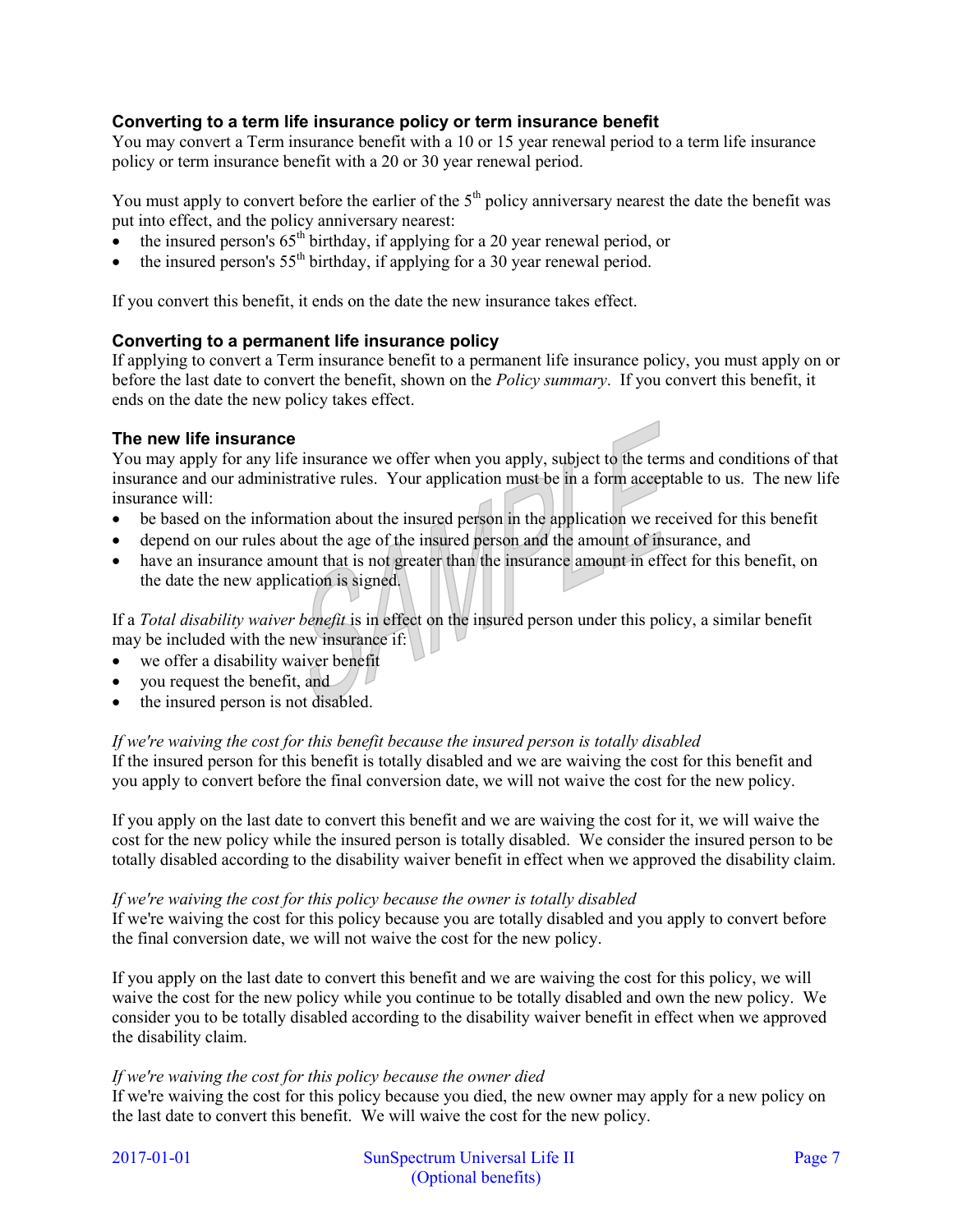If we receive an application for more insurance than we offer for conversion, we require new evidence of insurability that we consider satisfactory.

# **Paying for the new insurance**

The cost for the new insurance will be based on:

- the same evidence of insurability we used to determine the cost for this benefit
- the rates we charge for the new insurance on the date you apply, and
- the age of the insured person on the date you apply.

# **Your right to continue term insurance**

If a basic insurance coverage ends because an insured person dies and there is a Term insurance benefit in effect on any surviving insured person, you or that surviving insured person, with your written consent, may apply to continue the term insurance on their life. We will not require new evidence of insurability.

We must receive an application to continue the insurance coverage within 90 days of the basic insurance coverage ending.

If the surviving insured person dies within those 90 days but before we receive an application to continue, we pay:

- the term insurance death benefit
- **minus** the cost for this benefit from the insured person's date of death to the date the surviving insured person dies.

If we approve the application to continue, the insurance will:

- have the same insurance amount as this Term insurance benefit on the date the basic insurance coverage ended
- have the same terms and conditions as this Term insurance benefit, and
- have a cost, starting from the date of death, that is the same as the cost for this Term insurance benefit, plus any premium tax and policy fee that applies.

#### *If we're waiving the cost for this benefit because the insured person is totally disabled*

If the insured person for this benefit is totally disabled and we are waiving the cost for this benefit as a result of their disability, and you apply to continue their term insurance within 90 days of the basic insurance coverage ending, we will waive the cost for their term insurance while they are totally disabled. We consider the insured person to be totally disabled according to the disability waiver benefit in effect when we approved the disability claim.

#### *If we're waiving the cost for this policy because the owner is totally disabled*

If we're waiving the cost for this policy because you are totally disabled and we approve an application to continue the insurance, we will waive the cost for their term insurance while you continue to be totally disabled. We consider you to be totally disabled according to the disability waiver benefit in effect when we approved the disability claim.

### *If we're waiving the cost for this policy because the owner died*

We will waive the cost for the continued term insurance on the insured person if:

- we're waiving the cost for this policy
- the basic insurance coverage ends, and
- we approve an application to continue the term insurance.

### **When the benefit ends**

The Term insurance benefit for each insured person under the benefit ends on the earliest of: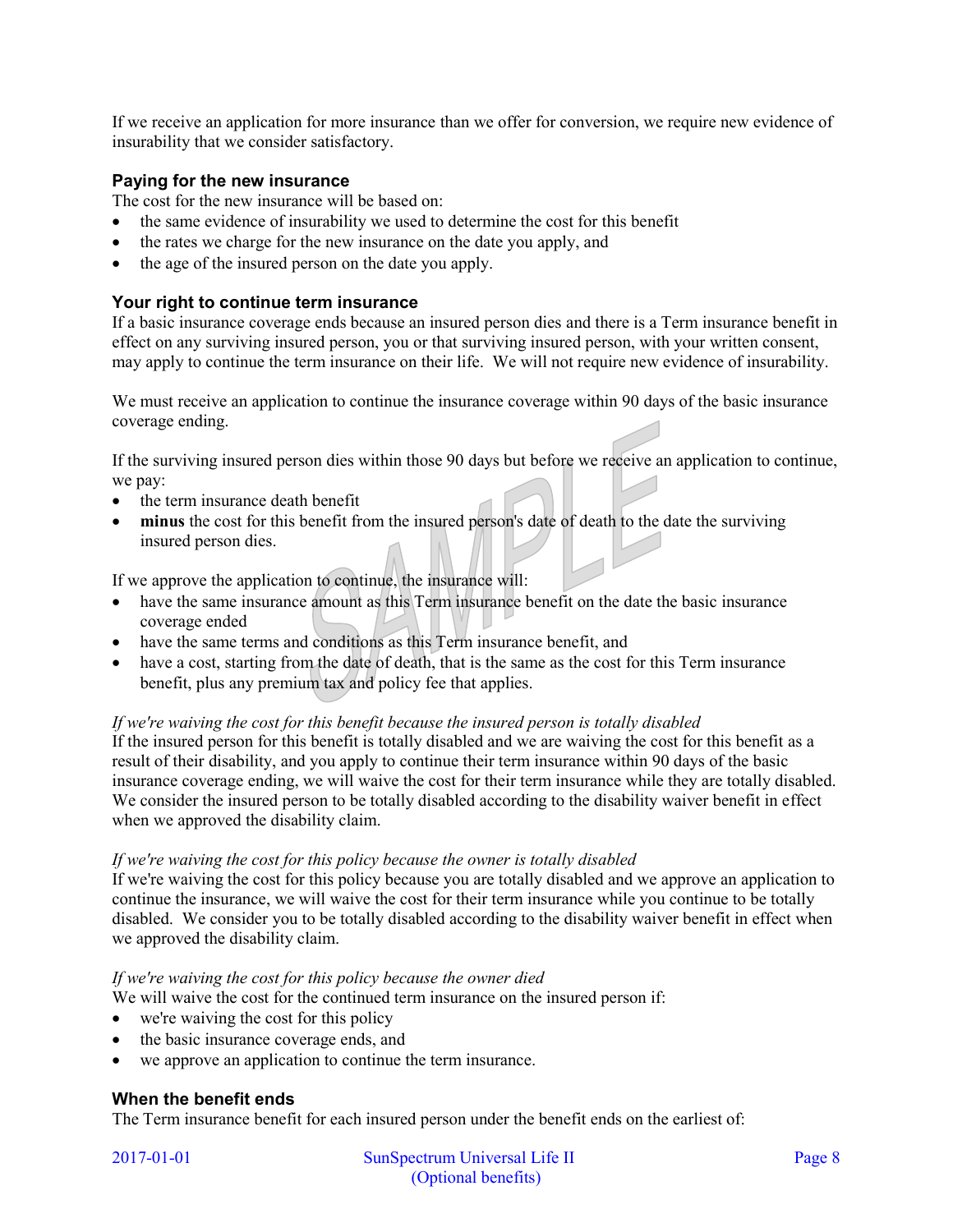- $\bullet$  the date this benefit is converted
- the benefit end date shown on the *Policy summary*
- the date you cancel the benefit
- the date the insured person for this benefit dies, or
- the date this policy ends.

If a basic insurance coverage has ended due to death and we haven't received an application to continue term insurance before the 91<sup>st</sup> day after the basic insurance coverage ended, this benefit ends.

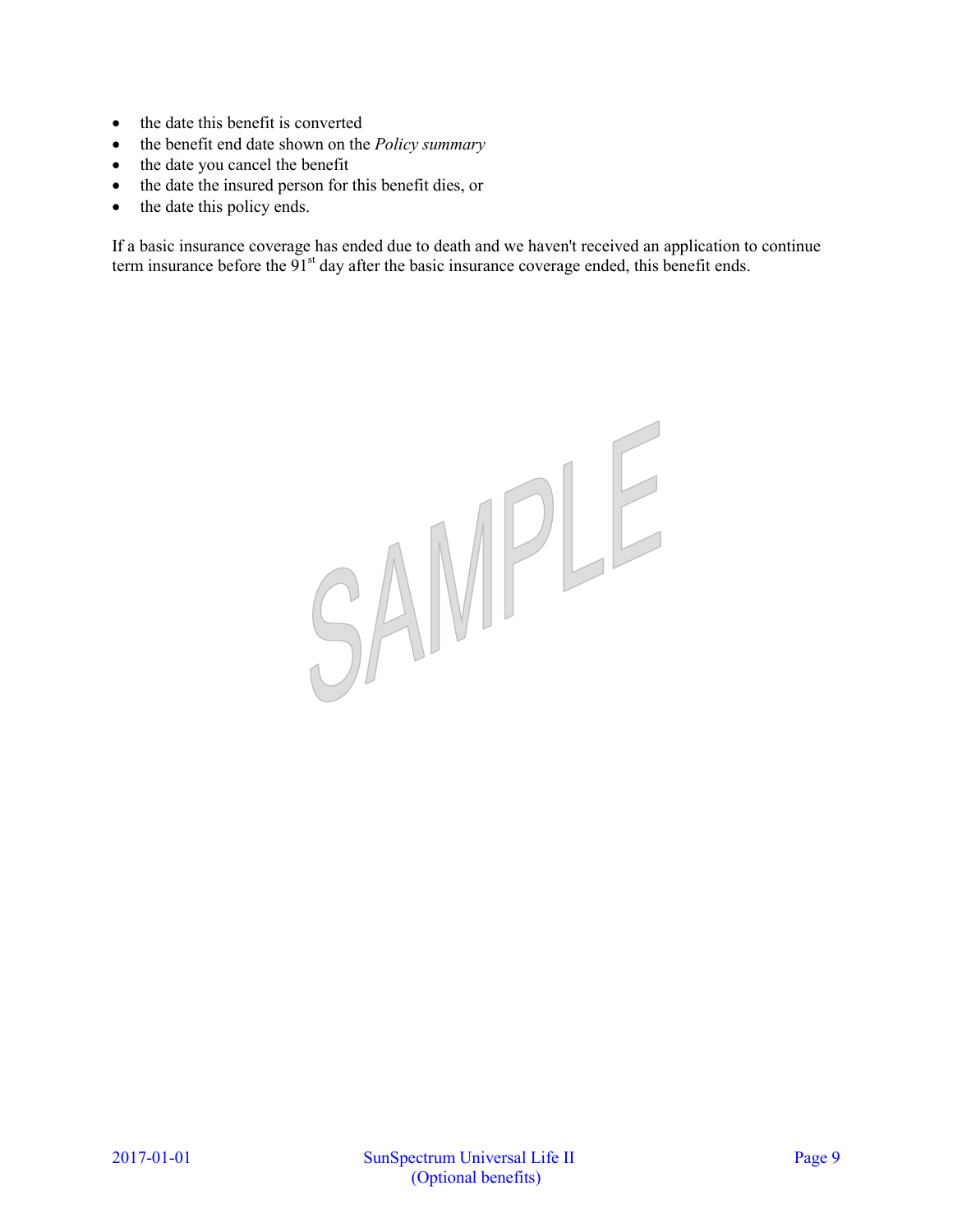# E14855A **Term insurance benefit for the additional insured person**

If a death benefit is payable when the insured person for this benefit dies, we make a payment to the named beneficiary for that insured person's Term insurance benefit.

The *Policy summary* shows the following information about the Term insurance benefit for the additional insured person:

- each additional insured person
- the insurance amount
- the renewal period
- the last date to convert this benefit, and
- the date this benefit ends.

### **When we pay**

If an additional insured person dies while their Term insurance benefit is in effect, we pay the insurance amount in effect on the date they died.

# **When we will not pay (exclusions)**

We will not pay a Term insurance death benefit if the additional insured person for this benefit takes their own life, regardless of whether the insured person has a mental illness or understands or intends the consequences of their action(s), within 2 years of the later of:

- the most recent date an application for this benefit was signed
- the policy date, shown on the *Policy summary*
- the effective date of the insurance, if you added it after the policy date, or
- the most recent date your policy was put back into effect, if it has been reinstated.

Instead of paying the death benefit, we will refund you the amount you paid for this benefit. If your policy has been put back into effect, the amount we pay will be equal to the amount paid for this benefit since the most recent date the policy was reinstated.

If the additional insured person takes their own life, regardless of whether the insured person has a mental illness or understands or intends the consequences of their action(s), within 2 years of any policy change that increases their Term insurance benefit, we will not pay the amount of the increase. Instead, if the benefit has been continuously in effect for at least 2 years on the date the insured person dies, we will:

- pay the term insurance death benefit that we would have paid before the increase, and
- refund the amount you paid for the increase to the Term insurance benefit.

### **Making a claim**

To make a claim, contact your advisor or call us at the toll free phone number shown at the beginning of this policy. We will send the appropriate form to be completed. The person making the claim must complete the form and give us the information we need to assess the claim, including proof that the insured person died while this benefit was in effect.

Physicians may charge a fee to complete certain forms. The person making the claim is responsible for any fee.

Before we pay a death benefit, we must verify the additional insured person's date of birth. If the date of birth on the application is incorrect, we'll adjust the death benefit to the amount that would have been payable based on the amount paid and the correct date of birth.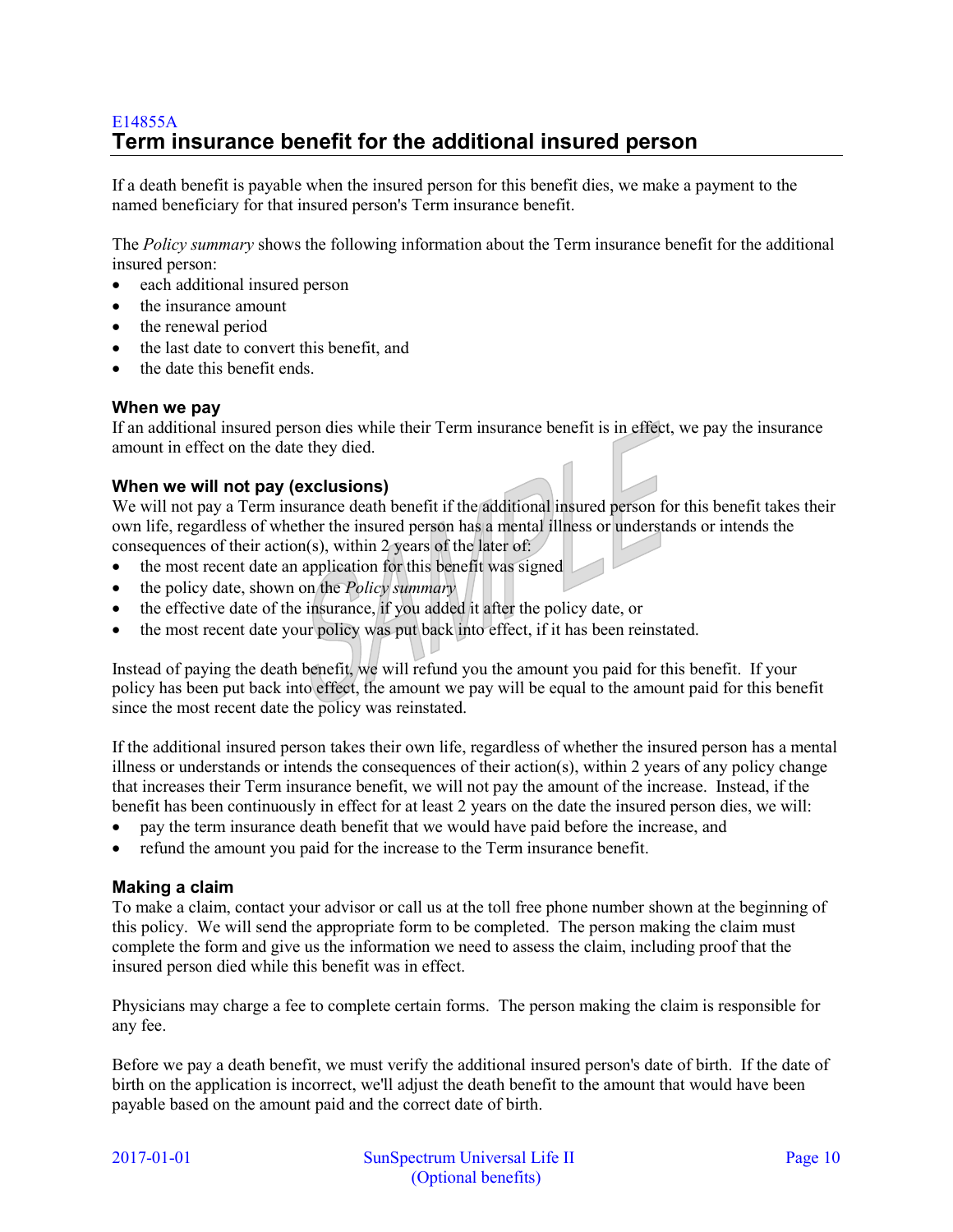# **Converting to a term life insurance policy or term insurance benefit**

You may convert a Term insurance benefit for the additional insured person with a 10 or 15 year renewal period to a term life insurance policy or term insurance benefit with a 20 or 30 year renewal period.

You must apply to convert before the earlier of the  $5<sup>th</sup>$  policy anniversary nearest the date the benefit was put into effect, and the policy anniversary nearest:

- $\bullet$  the additional insured person's 65<sup>th</sup> birthday, if applying for a 20 year renewal period, or
- the additional insured person's  $55<sup>th</sup>$  birthday, if applying for a 30 year renewal period.

If you convert this benefit, it ends on the date the new insurance takes effect.

### **Converting to a permanent life insurance policy**

If applying to convert a Term insurance benefit for the additional insured person to a permanent life insurance policy, you must apply on or before the last date to convert the benefit, shown on the *Policy summary*. If you convert this benefit, it ends on the date the new policy takes effect.

Either you, the owner of this policy, or the additional insured person with your written consent, may apply to convert this benefit.

# **The new life insurance**

You may apply for any life insurance we offer when you apply, subject to the terms and conditions of that insurance and our administrative rules. Your application must be in a form acceptable to us. The new life insurance will:

- be based on the information about the additional insured person in the application we received for this benefit
- depend on our rules about the age of the additional insured person and the amount of insurance, and
- have an insurance amount that is not greater than the insurance amount in effect for this benefit, on the date the new application is signed.

### *If we're waiving the cost for this policy because the owner is totally disabled*

If we're waiving the cost for this policy because you are totally disabled and you apply to convert before the final conversion date, we will not waive the cost for the new policy.

If you apply on the last date to convert this benefit and we are waiving the cost for this policy, we will waive the cost for the new policy while you continue to be totally disabled and own the new policy. We consider you to be totally disabled according to the disability waiver benefit in effect when we approved the disability claim.

### *If we're waiving the cost for this policy because the owner died*

If we're waiving the cost for this policy because you died, the new owner may apply for a new policy on the last date to convert this benefit. We will waive the cost for the new policy.

If we receive an application for more insurance than we offer for conversion, we require new evidence of insurability that we consider satisfactory.

### **Paying for the new insurance**

The cost for the new insurance will be based on:

- the same evidence of insurability we used to determine the cost for this benefit
- the rates we charge for the new insurance on the date you apply, and
- the age of the additional insured person on the date you apply.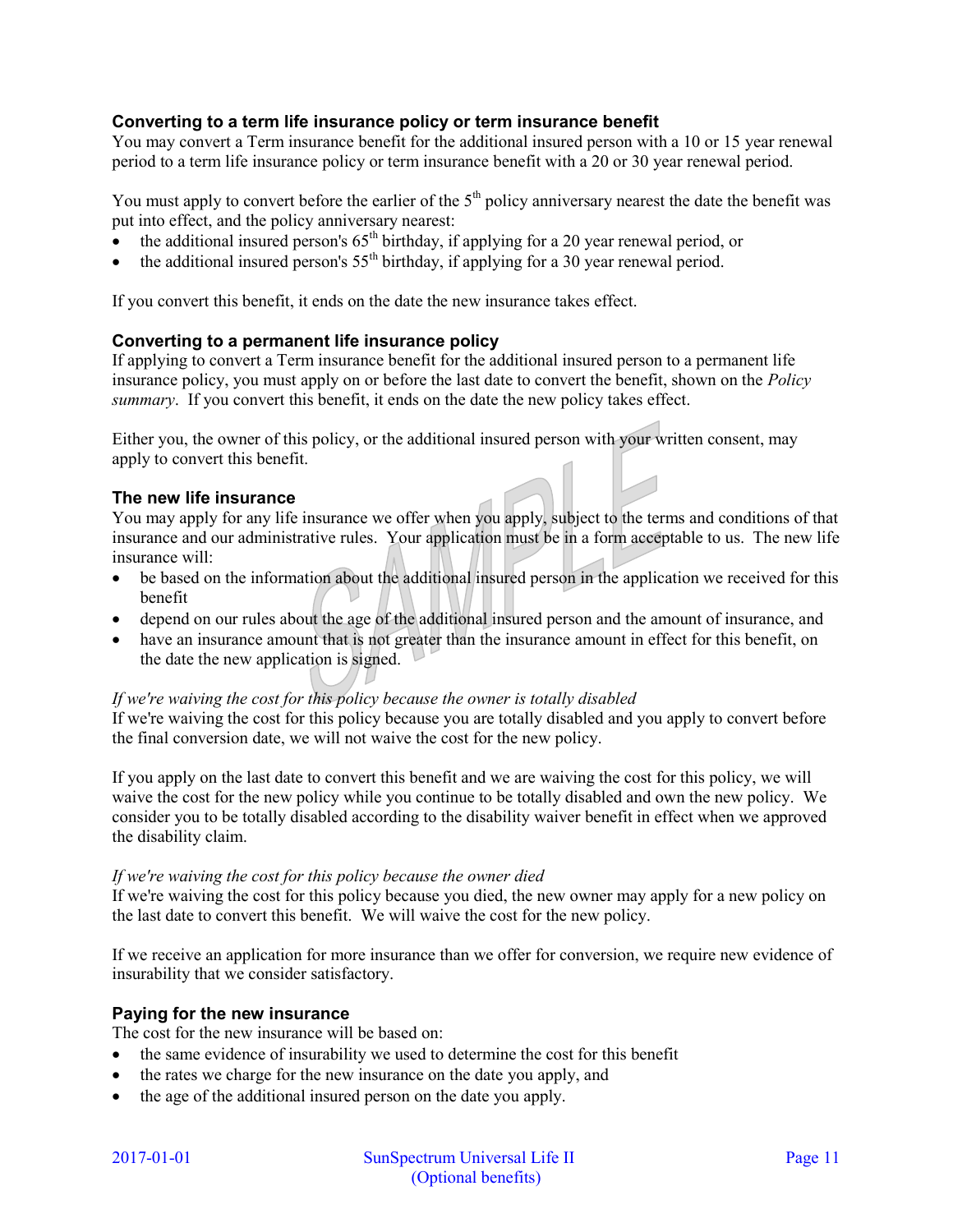# **Your right to continue term insurance**

If a basic insurance coverage ends because an insured person dies and there is a Term insurance benefit in effect on any additional insured person, you or the additional insured person, with your written consent, may apply to continue the term insurance on their life. We will not require new evidence of insurability.

We must receive an application to continue the insurance coverage within 90 days of the basic insurance coverage ending.

If the additional insured person dies within those 90 days but before we receive an application to continue, we pay:

- the term insurance death benefit
- **minus** the cost for this benefit from the insured person's date of death to the date the additional insured person dies.

If we approve the application to continue, the insurance will:

- have the same insurance amount as this Term insurance benefit on the date the basic insurance coverage ended
- have the same terms and conditions as this Term insurance benefit, and
- have a cost, starting from the date of death, that is the same as the cost for this Term insurance benefit, plus any premium tax and policy fee that applies.

# *If we're waiving the cost for this policy because the owner is totally disabled*

If we're waiving the cost for this policy because you are totally disabled and we approve an application to continue the insurance, we will waive the cost for their term insurance while you continue to be totally disabled. We consider you to be totally disabled according to the disability waiver benefit in effect when we approved the disability claim.

### *If we're waiving the cost for this policy because the owner died*

We will waive the cost for the continued term insurance on the insured person if:

- we're waiving the cost for this policy
- the basic insurance coverage ends, and
- we approve an application to continue the term insurance.

### **When the benefit ends**

The Term insurance benefit for each insured person under the benefit ends on the earliest of:

- the date this benefit is converted
- the benefit end date shown on the *Policy summary*
- the date you cancel the benefit
- the date the insured person for this benefit dies, or
- the date this policy ends.

If a basic insurance coverage has ended due to death and we haven't received an application to continue term insurance before the  $91<sup>st</sup>$  day after the basic insurance coverage ended, this benefit ends.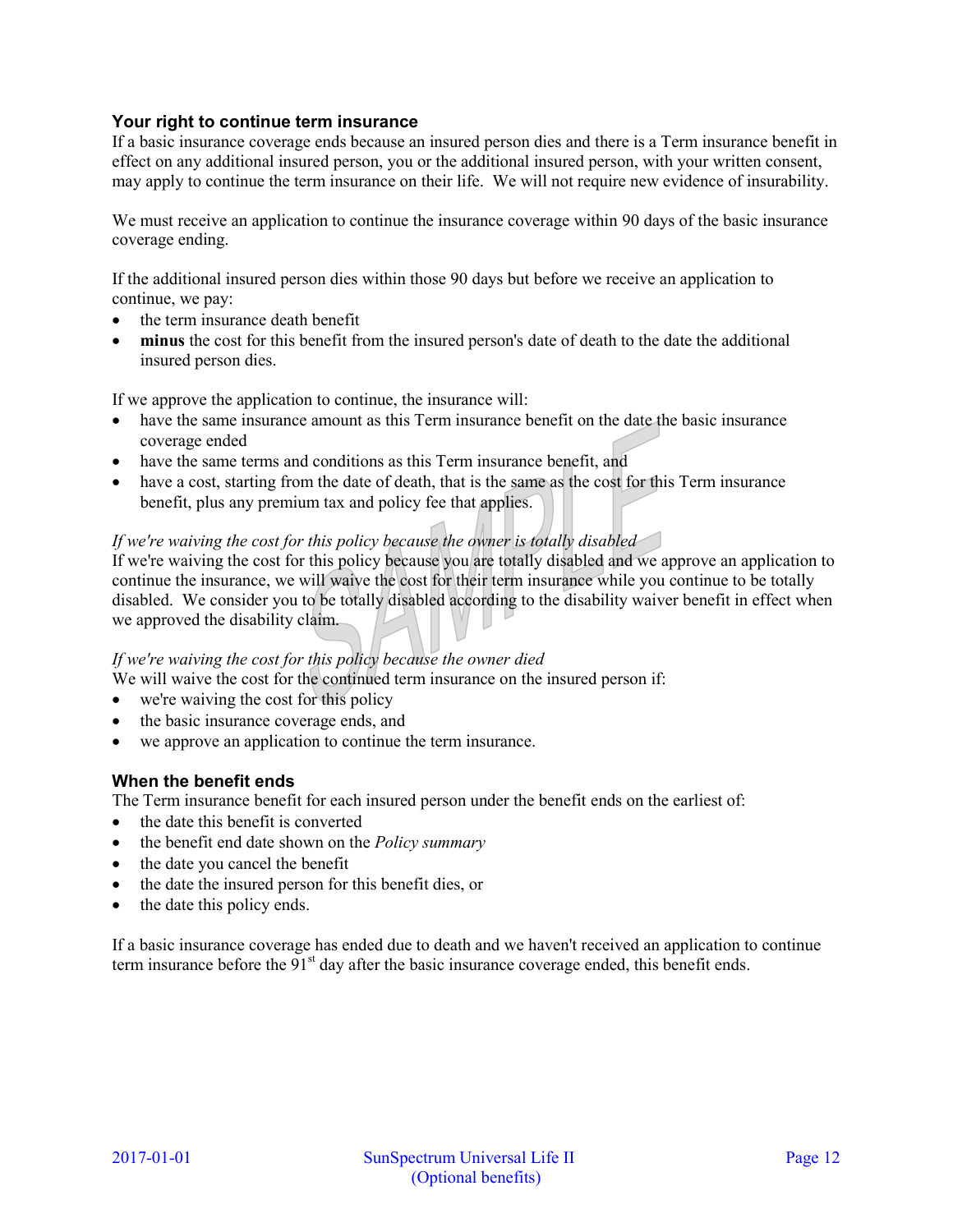# E14815A **Child term benefit**

We pay a death benefit if a child dies while insured under the Child term benefit. This benefit also includes the right to buy life insurance for each insured child without giving us new evidence of insurability.

The *Policy summary* shows the following information about the Child term benefit:

- each insured person with the benefit
- the insurance amount, and
- the date the benefit ends.

#### **Children who are insured**

The insured children are those named on the application for the Child term benefit, unless we tell you that we will not insure a child. For the insured person with the benefit, each child must be:

- born to the insured person
- legally adopted by the insured person, or
- a step-child of the insured person.

Any child born to or legally adopted by the insured person after the date you applied for this benefit is automatically insured. We may ask you to prove the child's relationship to the insured person.

To insure a step-child of the insured person after this benefit is in effect, you must apply in writing and give us evidence of insurability that we consider satisfactory.

Children are insured under the benefit from the date they are 15 days old until their 25<sup>th</sup> birthday.

#### **When we pay**

We pay a death benefit to you, the owner of this policy, when an insured child dies. The amount we pay is the insurance amount that is in effect for the Child term benefit on the date the child dies.

### **When we will not pay (exclusions and reductions of coverage)**

We will not pay a death benefit if a child dies:

- before they are 15 days old, or
- after their  $25<sup>th</sup>$  birthday.

If a child dies after age 14 days and before age 180 days, the amount we pay is 25% of the insurance amount.

#### **Making a claim**

To make a claim, contact your advisor or call us at the toll free phone number shown at the beginning of this policy. We will send the appropriate form to be completed. The person making the claim must give us any information we need to assess the claim, including proof that the insured child died while the benefit was in effect.

Physicians may charge a fee to complete certain forms. You are responsible for any fee for this information.

Before we pay a death benefit, we must verify the child's date of birth.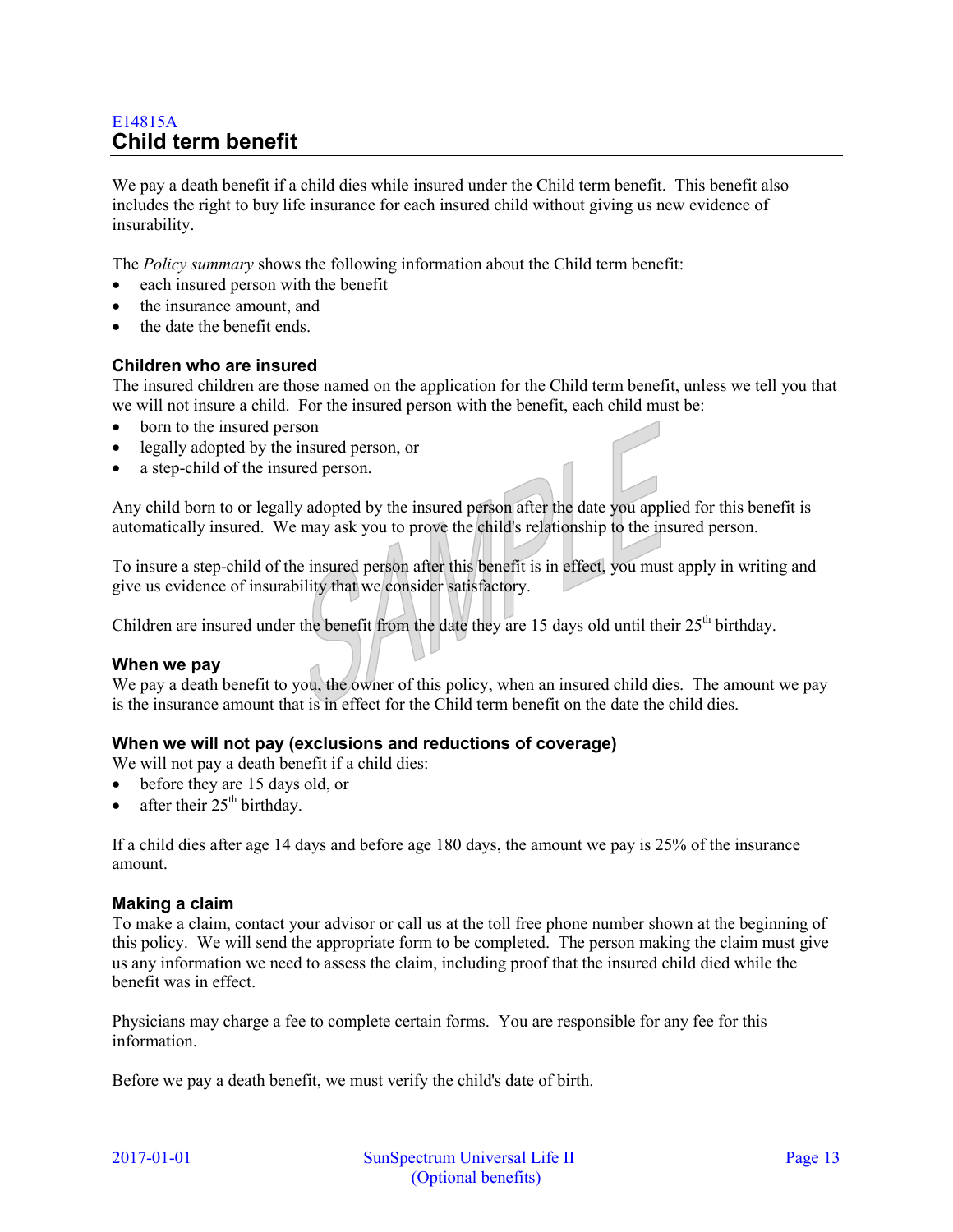# **The right to buy life insurance**

While this benefit is in effect, you have the right to apply for a life insurance policy on each insured child, without giving us new evidence of insurability. The following people may apply:

- you, the owner of this policy, or
- the insured child on their own life, with your written consent.

#### *When you may apply*

If a child has been insured under the benefit for at least 3 years, you can apply for insurance after the child's  $18<sup>th</sup>$  birthday and before their  $25<sup>th</sup>$  birthday. If a child is younger than age 18 or has not been insured for at least 3 years, you may apply within the 30 days before the benefit end date shown on the *Policy summary.*

# **The life insurance policy you may apply for**

You may apply for any life insurance policy we offer when you apply, subject to the terms and conditions of that policy and our administrative rules. Your application must be in a form acceptable to us.

For each application, the new life insurance will:

- be based on the information about the insured child in the application we received for this benefit
- depend on our rules about the age of the insured child and the insurance amount
- have an insurance amount that is not greater than 10 times the insurance amount in effect for this benefit, and
- include an additional cost for smoking unless the insured child gives us new evidence of insurability and qualifies as a non-smoker.

We require proof of the child's date of birth. If we approve the application, insurance for that child under this benefit ends on the date the policy takes effect.

If you apply for more insurance than we offer under this benefit, we require new evidence of insurability that we consider satisfactory.

# **Paying for the new life insurance policy**

The amount you are required to pay for the new life insurance policy will be based on:

- the same evidence of insurability we used to determine the cost for this benefit
- the rates we charge for the new life insurance on the date you apply
- the age of the insured child on the date you apply, and
- any premium tax and policy fee that applies.

### **When this benefit ends**

For each insured child, this benefit ends on the earliest of:

- the benefit end date shown on the *Policy summary*
- $\bullet$  the child's 25<sup>th</sup> birthday
- the date a new insurance policy on the child, purchased under this benefit, takes effect
- the date you cancel the benefit
- the date the child dies, or
- the date this policy ends, unless children continue to be insured after the insured person with this benefit dies.

### **Children may continue to be insured after an insured person dies**

The Child term benefit stays in effect when an insured person dies. You do not need to make payments for it starting from:

• the date an insured person with the benefit dies, or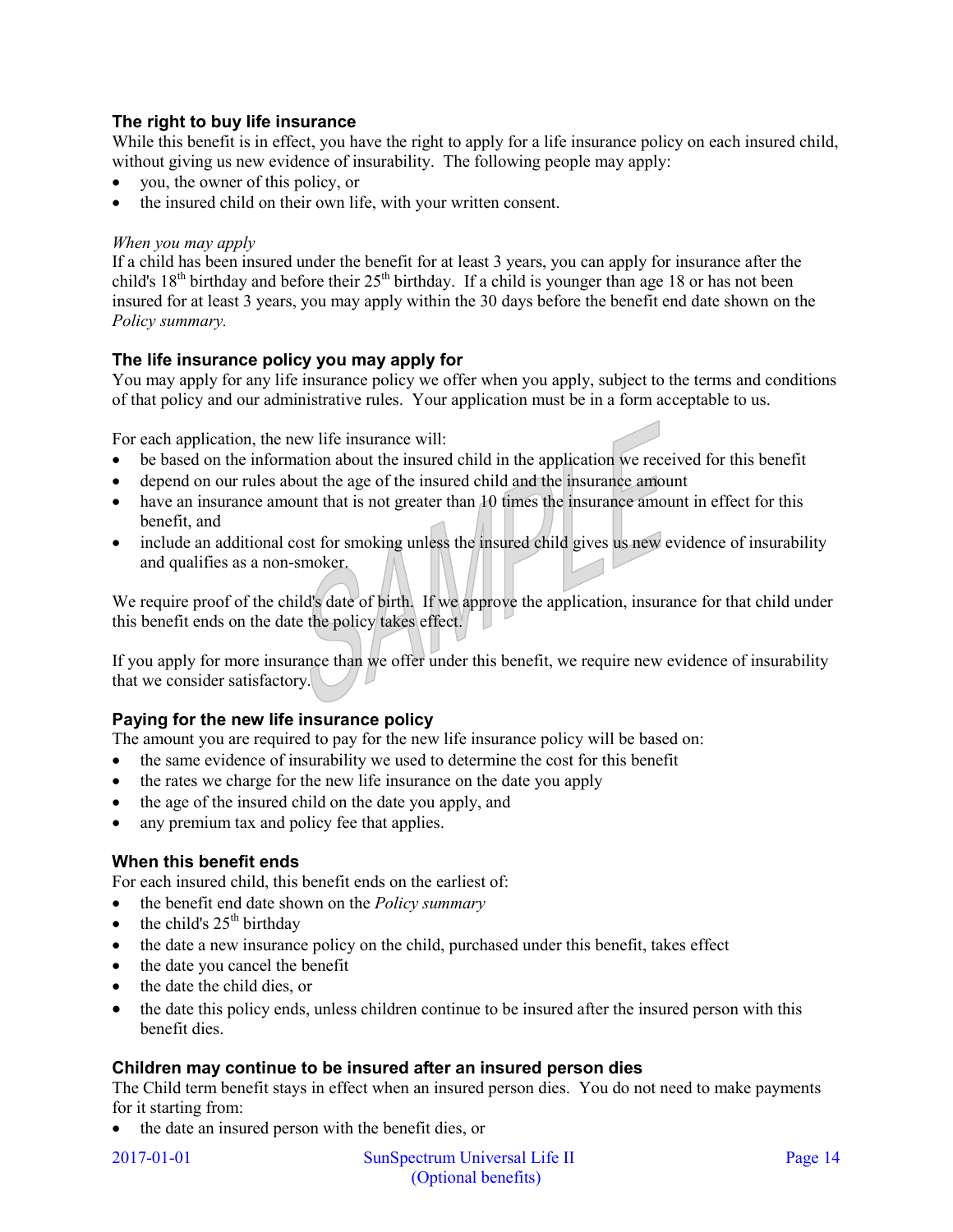• the date the basic insurance coverage ends because an insured person has died, under a joint first-to-die coverage.

We continue to insure each child still covered under the benefit until the earliest of:

- the date a new insurance policy on the child, purchased under this benefit, takes effect
- $\bullet$  that child's 25<sup>th</sup> birthday, or
- the date this benefit is cancelled.

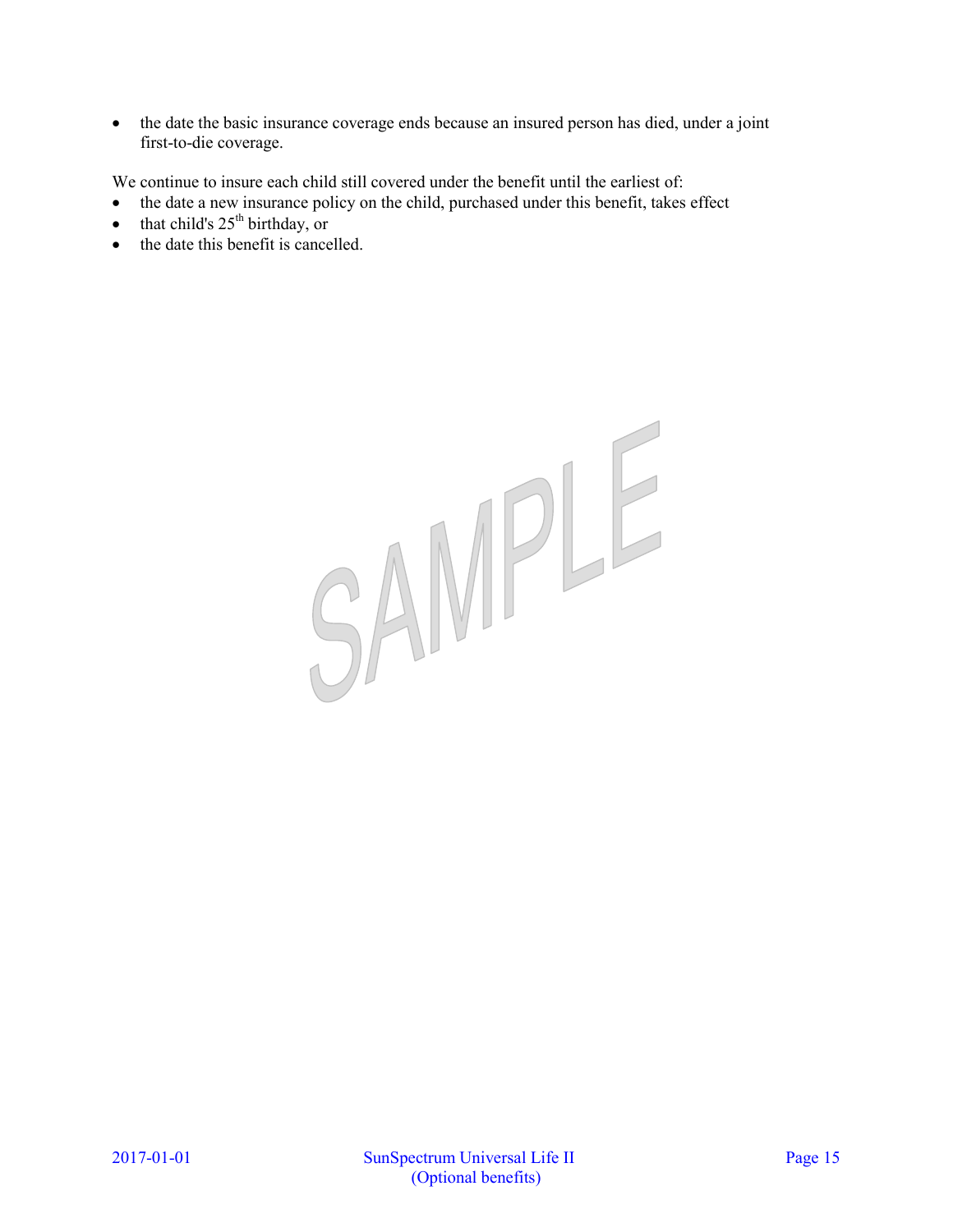# E14820A **Accidental death benefit**

We pay an additional death benefit to the beneficiary you named for the basic insurance coverage if an insured person with this benefit dies as the result of an accident.

The *Policy summary* shows the following information about the Accidental death benefit:

- each insured person
- the insurance amount, and
- the date the benefit ends.

#### **When we pay**

We pay an accidental death benefit if the insured person dies:

- while the benefit is in effect
- as a direct result of an accident
- independently of any other cause
- within 365 days of the accident, and
- after their  $1<sup>st</sup>$  birthday and before the policy anniversary nearest their  $70<sup>th</sup>$  birthday.

#### **When we will not pay (exclusions)**

We will not pay the accidental death benefit if the insured person's death is directly or indirectly caused by or associated with the insured person operating a vehicle while their blood alcohol level is more than 80 milligrams of alcohol per 100 milliliters of blood. A vehicle includes any form of ground, air or marine transportation that can be put into motion by any means, including muscular power. We do not take into account whether or not the vehicle is in motion.

We will not pay the accidental death benefit if the insured person's death is directly or indirectly caused by or associated with the insured person:

- committing or attempting to commit a criminal offence
- taking or attempting to take their own life, regardless of whether the insured person had a mental illness or understood or intended the consequences of their action(s)
- causing themselves bodily injury, regardless of whether the insured person had a mental illness or understood or intended the consequences of their action(s)
- taking any drug, unless the drug was taken as prescribed by a licensed medical practitioner
- inhaling or ingesting any poisonous substance, whether voluntarily or otherwise
- inhaling any type of gas, whether voluntarily or otherwise
- having a mental or physical illness or receiving treatment for that illness
- receiving dental or surgical treatment, or
- contracting an infection, unless the infection was caused by an external visible wound received in an accident.

In addition, we will not pay the accidental death benefit if the insured person's death is directly or indirectly caused by or associated with civil disorder or war, whether declared or not.

### **When the benefit ends**

The Accidental death benefit for each insured person under the benefit ends on the earliest of:

- the benefit end date shown on the *Policy summary*
- the date you cancel the benefit
- the date the insured person dies, or
- the date this policy ends.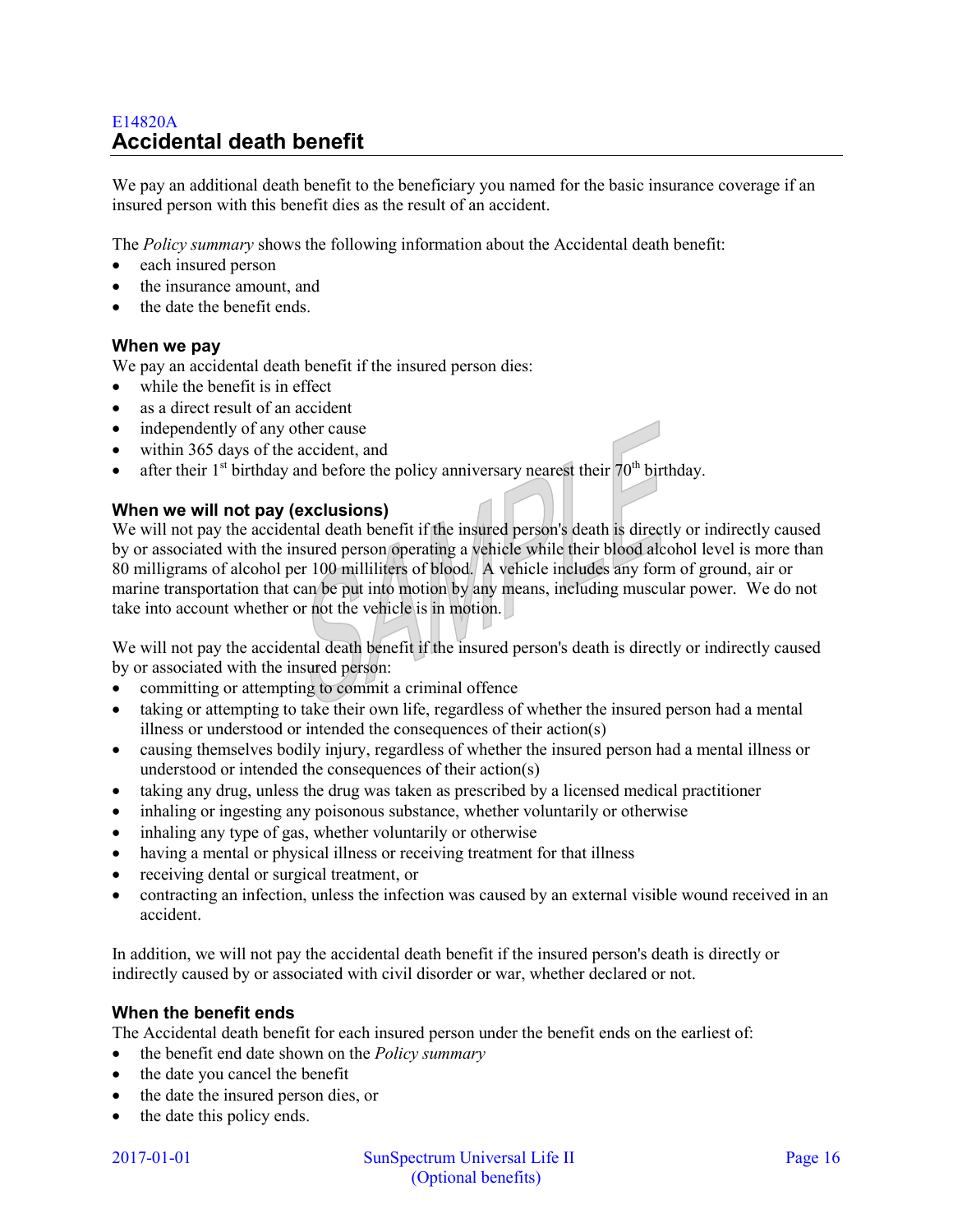# E14825A **Guaranteed insurability benefit**

You may apply for additional life insurance on the insured person, without giving us new evidence of insurability.

The *Policy summary* shows the following information about the Guaranteed insurability benefit:

- each insured person
- the option amount, and
- the date the benefit ends.

# **Your right to apply for additional life insurance**

While this benefit is in effect, you may apply for additional life insurance on the insured person at various points in time. The insured person may apply only if they have your written consent.

The insurance amount that may be applied for may not be greater than the option amount.

There must be at least 3 years between each application for new insurance. If the insured person is younger than age 18, the first date you may apply is the policy anniversary nearest their  $18<sup>th</sup>$  birthday. The last date you may apply is the policy anniversary nearest their  $55<sup>th</sup>$  birthday.

You may apply within 31 days of the following life events experienced by the insured person:

- the date they marry or the date of their civil union
- the live birth of any child born to them, or
- the date they legally adopt a child younger than age 18.

You may not apply more than 8 times under this benefit.

# **The life insurance you may apply for**

You may apply for any life insurance we offer when you apply, subject to the terms and conditions of the new insurance and our administrative rules. Your application must be in a form acceptable to us. You may apply for:

- a new life insurance policy, or
- additional life insurance under this policy, if your policy allows you to add insurance.

For each application, the new life insurance will:

- be based on the information about the insured person in the application we received for this policy
- depend on our rules about the age of the insured person and the amount of insurance
- have an insurance amount that is not greater than the option amount in effect for this benefit, and
- not include any optional benefits, except as described below, a disability waiver benefit on the insured person.

If a *Total disability waiver benefit* is in effect for the insured person under this policy, a similar benefit may be included with the new insurance if:

- we offer a disability waiver benefit
- you request the benefit, and
- the insured person is not totally disabled.

If we are waiving the cost for this policy because the insured person is disabled, you may only apply for a new policy without a disability waiver benefit on the insured person. You must pay for the new insurance.

2017-01-01 SunSpectrum Universal Life II Page 17 (Optional benefits)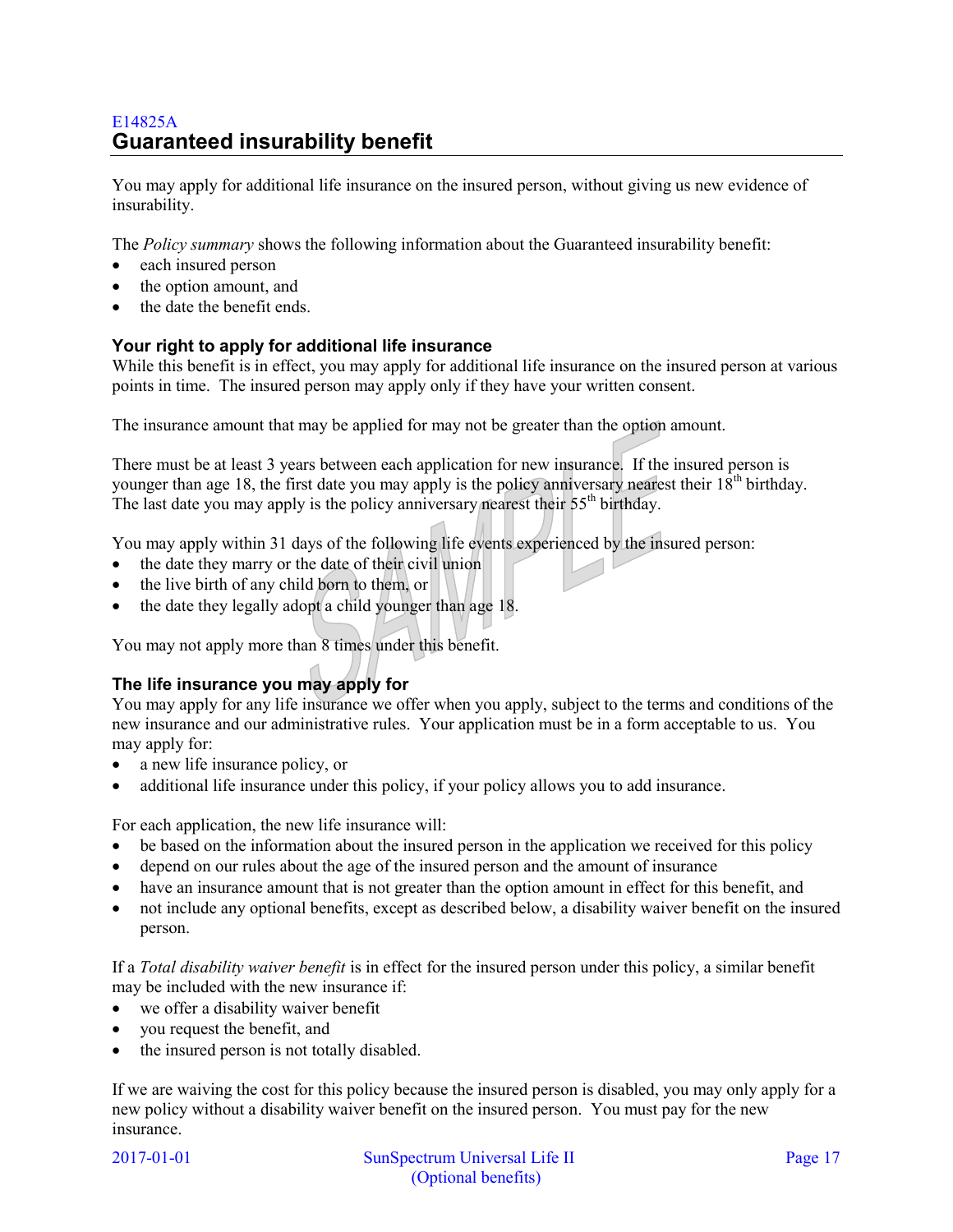If the insured person was younger than age 17 when we insured them under this policy, the new insurance will include an additional cost for smoking, unless they give us new evidence of insurability and qualify as a non-smoker.

If you apply for more insurance than we offer under this benefit, we require new evidence of insurability that we consider satisfactory.

# **Paying for the new life insurance**

The amount you are required to pay for the new life insurance will be based on:

- the same evidence of insurability we used to determine the cost for this benefit
- the rates we charge for the new life insurance on the date you apply, and
- the age of the insured person on the date you apply.

### **When the benefit ends**

The Guaranteed insurability benefit for each insured person under the benefit ends on the earliest of:

- $\bullet$  the date you sign the  $8<sup>th</sup>$  application for additional life insurance
- the benefit end date shown on the *Policy summary*<br>• the date the insured person dies, or<br>• the date this policy ends.
- the date you cancel the benefit
- the date the insured person dies, or
- the date this policy ends.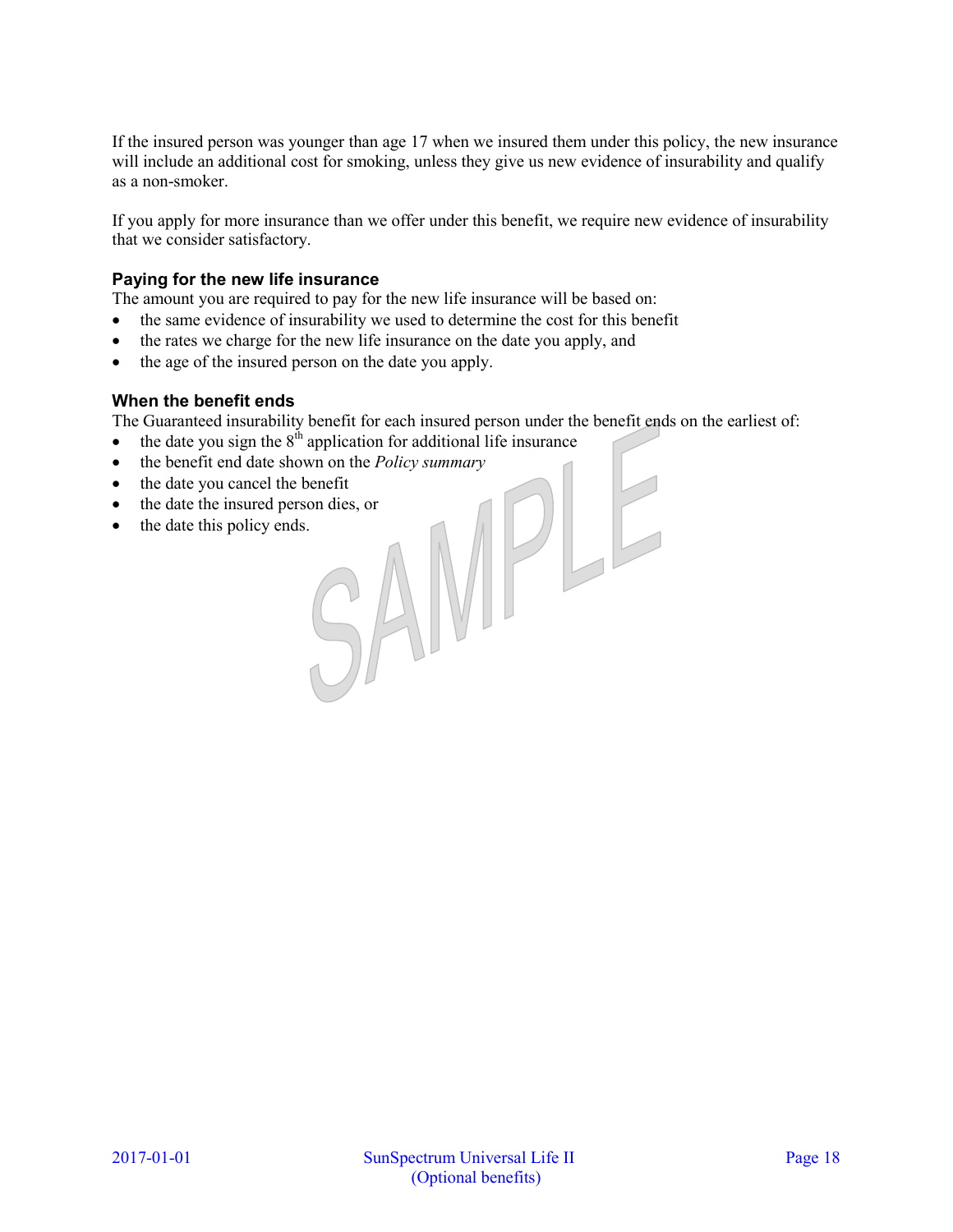# E14830A **Business value protection benefit**

You may apply for additional life insurance on the insured person, without giving us new medical evidence of insurability.

The *Policy summary* shows the following information about the Business value protection benefit:

- each insured person
- the option amount, and
- the date the benefit ends.

# **Your right to apply for additional life insurance**

In each of the first 10 policy years, you may apply for additional life insurance on the insured person, up to the option amount, based on the financial information you provide. Each time you apply, the new insurance amount will not be greater than the option amount in effect. The total insurance amount for all applications for new insurance must not be more than 4 times the option amount. You may apply within 31 days of a policy anniversary, if:

- this benefit is in effect, and
- you provide financial information about the business named on the application for this policy, that we consider satisfactory. The financial information must include the current fair market value of the business when you apply.

# **The life insurance you may apply for**

You may apply for any life insurance we offer when you apply, subject to the terms and conditions of the new insurance and our administrative rules. Your application must be in a form acceptable to us. You may apply:

- $\bullet$  for a new life insurance policy, or
- to add basic insurance coverage to this policy, if your policy allows you to add insurance.

For each application, the new life insurance will:

- be based on the information about the insured person in the application we received for this policy
- depend on our rules about the age of the insured person and the amount of insurance
- have an insurance amount that's not greater than the maximum amount of new insurance you may apply for, and
- not include any optional benefits, except a disability waiver benefit on the insured person, as described below.

If a *Total disability waiver benefit* is in effect for the insured person, a similar benefit may be included with the new insurance if:

- we offer a disability waiver benefit
- vou request the benefit, and
- the insured person is not totally disabled.

If we are waiving the cost for this policy because the insured person is disabled, you may only apply for a new policy without a disability waiver benefit. You must pay for the new insurance.

You may not apply to add insurance to this policy on the disabled insured person.

If you apply for more insurance than we offer under this benefit, we require new evidence of insurability that we consider satisfactory.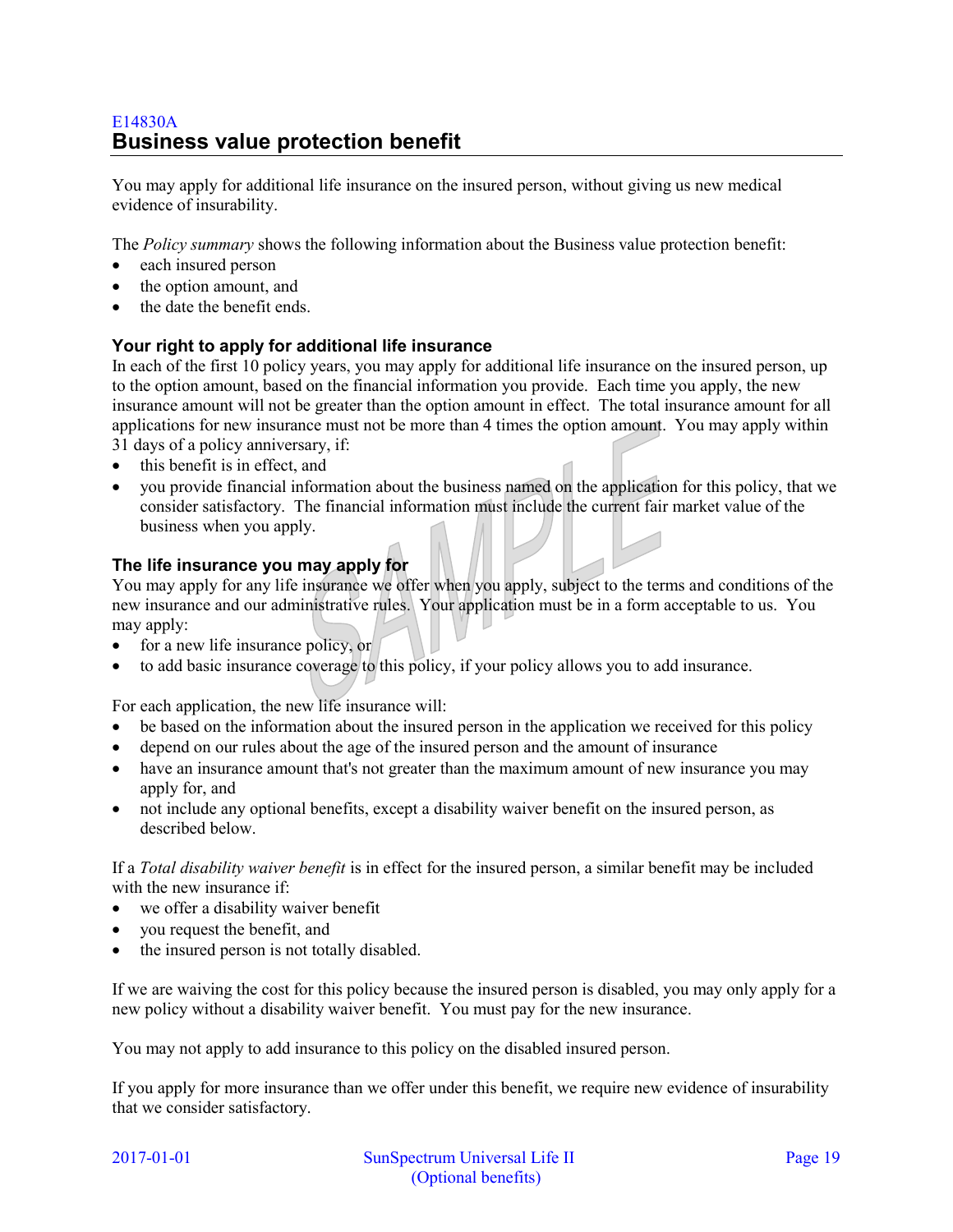# **Paying for the new life insurance**

The amount you are required to pay for the new insurance will be based on:

- the same evidence of insurability we used to determine the cost for this benefit
- the rates we charge for the new insurance on the date you apply, and
- the age of the insured person on the date you apply.

# **When the benefit ends**

The Business value protection benefit for each insured person under the benefit ends on the earliest of:

- the date the additional insurance you purchased under this benefit has reached the maximum insurance amount
- the benefit end date shown on the *Policy summary*
- the date you cancel the benefit
- the date the insured person dies, or
- the date this policy ends.

SAMPLE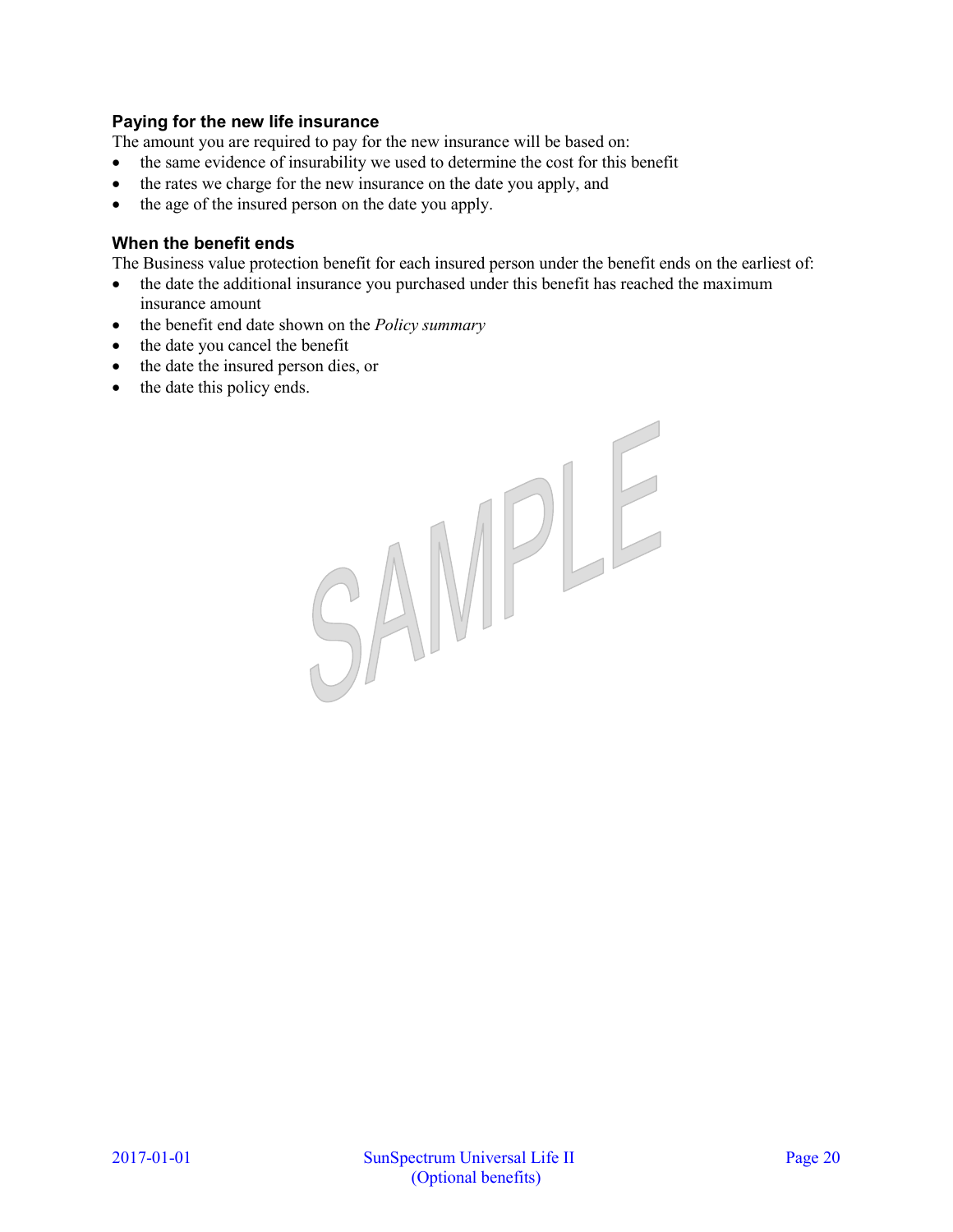# E14836A **Owner waiver disability benefit**

In this provision, *you* and *owner* mean the owner covered under this benefit. You may qualify to stop making payments for this policy if you become totally disabled while this benefit is in effect. If you qualify, we pay the cost of insurance for this policy. We call this waiving the cost of insurance.

The *Policy summary* shows the following information about the Owner waiver disability benefit:

- the owner with the benefit, and
- the date the benefit ends.

If you change ownership by transferring your rights under this policy to another person, this benefit ends and the new owner will not qualify to have the cost of insurance waived.

The maximum total annual amount we waive for an insured person is \$50,000 across all life insurance policies issued by us, or for which we have assumed responsibility, on that person.

# **Qualifying for this benefit**

To qualify for this benefit:

- the Owner waiver disability benefit must be in effect
- the owner's disability must begin before the benefit end date shown on the *Policy summary*
- the owner's disability must continue for at least 6 consecutive months, and
- we determine that the owner is totally disabled and all requirements for this benefit have been satisfied.

To be considered totally disabled the owner must be:

- under the active, continuous and medically appropriate care of a physician, or other health care practitioner acceptable to us, and
- following the treatment prescribed and any other recommendations made by a physician or health care practitioner.

#### *Disabled while employed*

If the owner becomes disabled while employed, we consider them to be totally disabled if, as a result of injury or disease, they are completely unable, during the first 2 years following the date of their disability, to carry on the essential duties of their own occupation.

After the first 2 years, we consider the owner to be totally disabled if they are unable, as a result of injury or disease, to perform the duties of any occupation within their education, training or experience. We do not consider an owner to be totally disabled if they are earning money or profiting from any occupation.

In determining whether or not the owner is able to perform the duties of any occupation, we do not take into account whether a suitable occupation is actually available. In addition, we do not consider whether a suitable occupation would provide earnings comparable to what the owner was paid before becoming totally disabled.

#### *Disabled while unemployed*

If the owner becomes disabled while unemployed, and is not earning money or profiting from any occupation, we consider them totally disabled if they are unable, as a result of injury or disease, to perform the duties of any occupation within their education, training or experience.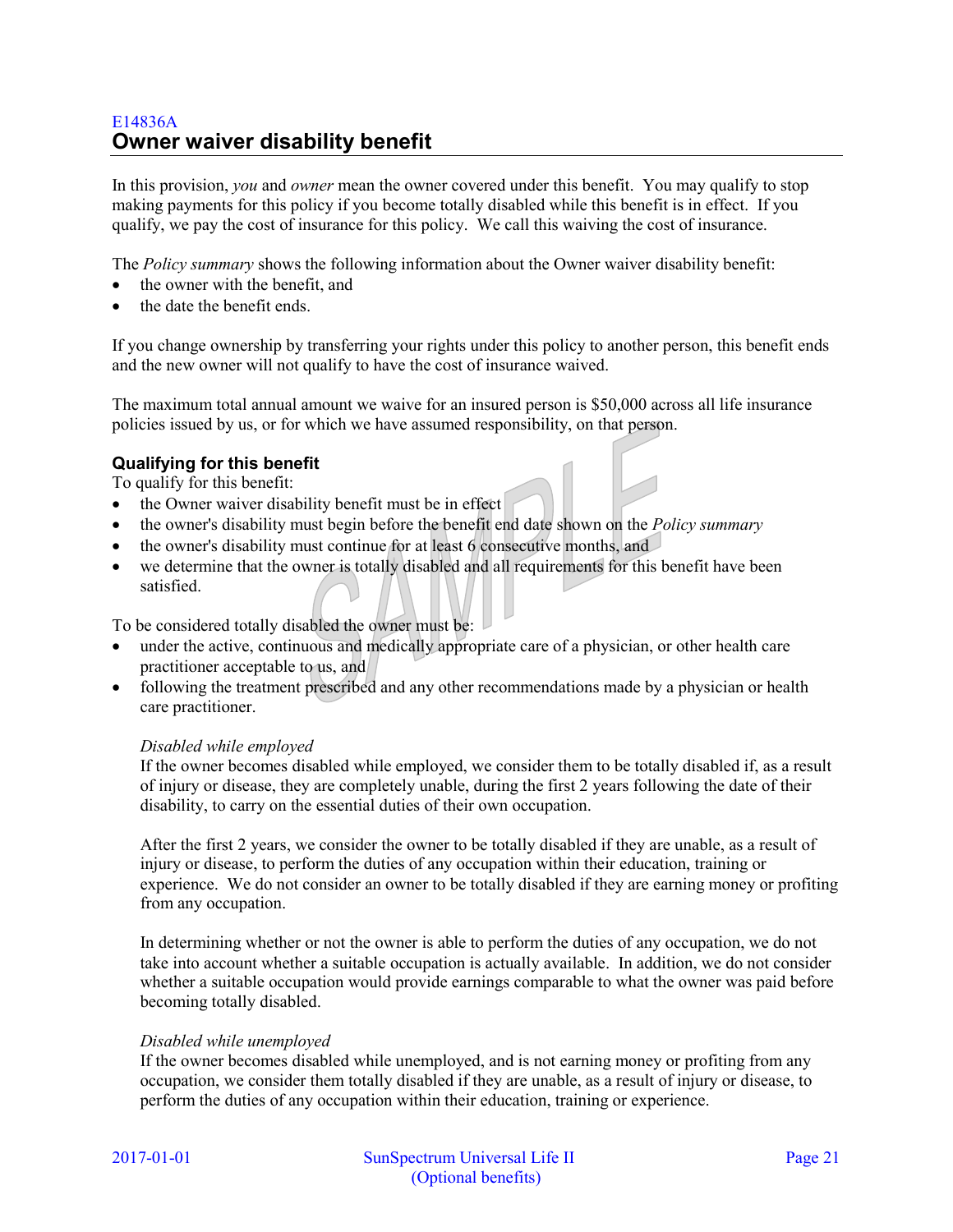In determining whether or not the owner is able to perform the duties of any occupation, we do not take into account whether a suitable occupation is actually available. In addition, we do not consider whether a suitable occupation would provide earnings comparable to what the owner was paid before becoming totally disabled.

## *Disabled while a student*

If the owner is a student at the time they become disabled, we consider them to be totally disabled if they are unable, as a result of injury or disease, to:

- attend or participate as a student in an education program during the entire time they are totally disabled, or
- perform the duties of any occupation for earnings or profit within their education, training or experience.

In determining whether or not the owner is able to perform the duties of any occupation, we do not take into account whether a suitable occupation is actually available. In addition, we do not consider whether a suitable occupation would provide earnings comparable to what the owner was paid before becoming totally disabled.

# **When we start waiving**

Until we give you notice that we've approved your claim, we will continue to deduct the cost of insurance from your policy fund. After we approve your claim, we waive the cost of insurance effective on the monthly anniversary day starting from the month after the owner became totally disabled.

The cost of insurance is waived until the earlier of:

- the date the owner no longer qualifies for this benefit
- $\bullet$  the date the policy ends
- the date the cost of insurance is no longer payable for this policy, and
- the date the owner dies.

If any cost of insurance is deducted from your policy fund and later waived, we credit that amount to the activity account. If an automatic payment loan was used to pay for deductions that are later waived, we will reduce the loan by the amount we waived.

### **When we will not waive (exclusions and reductions of coverage)**

We will not waive the cost of insurance if the owner's disability begins after the Owner waiver disability benefit end date shown on the *Policy summary*.

We will not waive the cost of insurance if the disability is directly or indirectly caused by or associated with the owner operating a vehicle while their blood alcohol level is more than 80 milligrams of alcohol per 100 milliliters of blood. A vehicle includes any form of ground, air or marine transportation that can be put into motion by any means, including muscular power. We do not take into account whether or not the vehicle is in motion.

We will not waive the cost of insurance if the disability is directly or indirectly caused by or associated with the owner:

- committing or attempting to commit a criminal offence
- attempting to take their own life, regardless of whether the owner had a mental illness or understood or intended the consequences of their action(s)
- causing themself bodily injury, regardless of whether the owner had a mental illness or understood or intended the consequences of their action(s)
- taking any drug, unless the drug was taken as prescribed by a licensed medical practitioner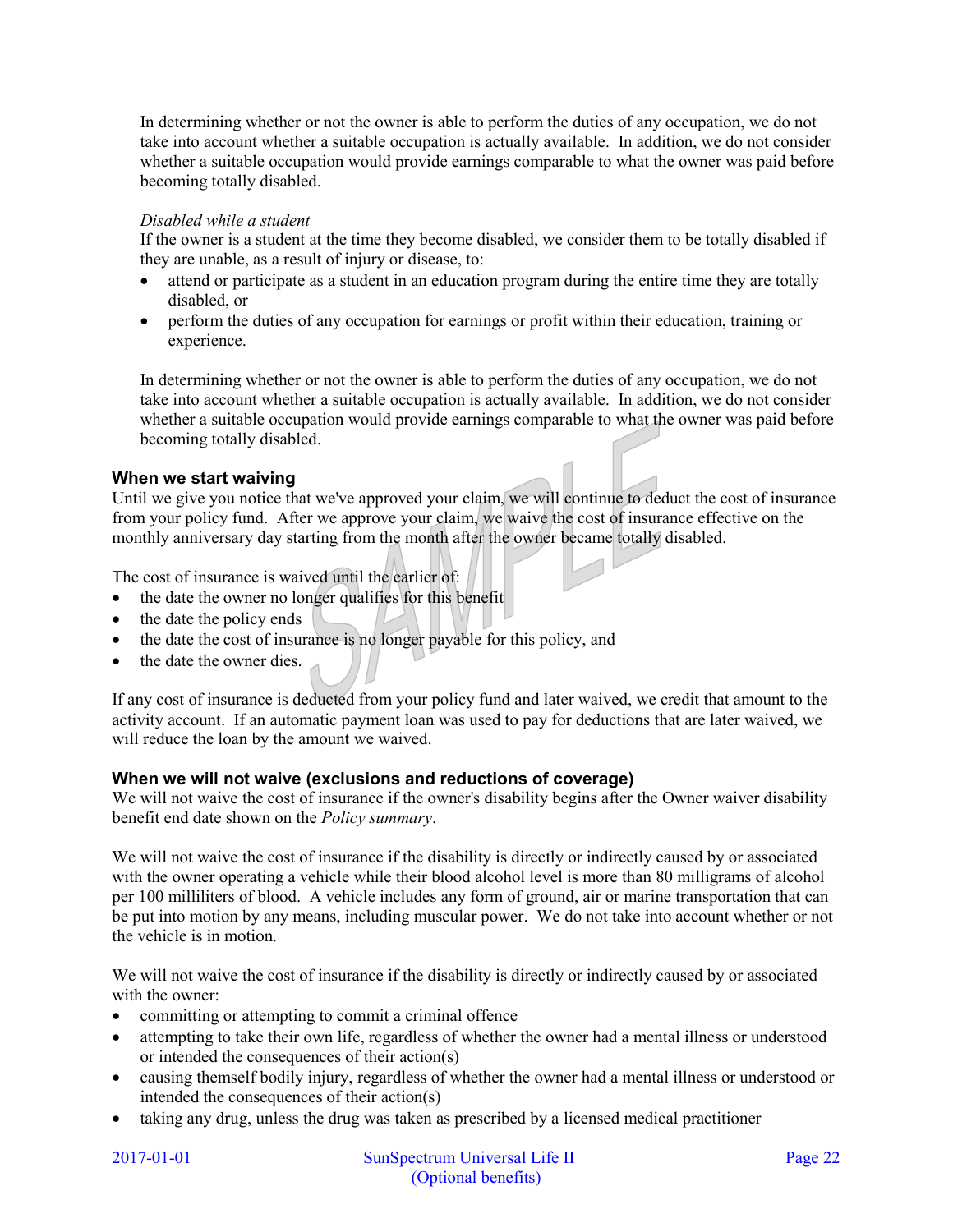- inhaling or ingesting any poisonous substance, whether voluntarily or otherwise, or
- inhaling any type of gas, whether voluntarily or otherwise.

We will not waive the cost of insurance if the owner's disability is directly or indirectly caused by or associated with civil disorder or war, whether declared or not.

# **Making a claim**

To make a claim, contact your advisor or call us at the toll free phone number shown at the beginning of this policy. We will send the forms to be completed.

We must receive proof of the owner's disability:

- while the owner is alive
- continuing for at least 6 consecutive months while this benefit is in effect, and
- within 1 year of the date the disability began.

If we receive proof of the disability more than 1 year after the disability starts and the owner qualifies for this benefit, we consider the disability to have begun 1 year before the date we received the proof. This means that we will only waive the cost of insurance starting from 1 year before the date we received the proof, regardless of when the disability actually started. We will not consider a late claim if you submit it more than 1 year after the end date of this benefit.

You must pay any cost associated with providing proof of disability.

We may also require the owner to authorize us to gather and use additional information from other insurers or government agencies.

Before we approve a claim, the owner's date of birth must be verified.

# **How to continue to qualify**

We continue to waive the cost of insurance while the owner:

- continues to be disabled and satisfies our total disability requirements
- is under the continuous care of a licensed physician
- follows a prescribed treatment program for their disability, and
- makes reasonable efforts to use any appropriate rehabilitation program.

From time to time, we will ask for proof, that we consider satisfactory, that the owner is still disabled. You must pay any cost associated with providing this proof.

We may require the owner to be examined by any health care practitioners we appoint. These may be licensed physicians, physiotherapists, occupational therapists, psychiatrists, psychologists or others. We pay the cost of these examinations.

The physicians, specialists or health care practitioners who provide information to us may not be the owner of this policy, any insured person under this policy, anyone entitled to make a claim under this policy, or any relative or business associate of these people.

We may also require the owner to authorize us to gather and use information from other insurers or government agencies.

### **When we stop waiving**

We stop waiving the cost of insurance on the date the owner:

2017-01-01 SunSpectrum Universal Life II Page 23 • is no longer totally disabled

(Optional benefits)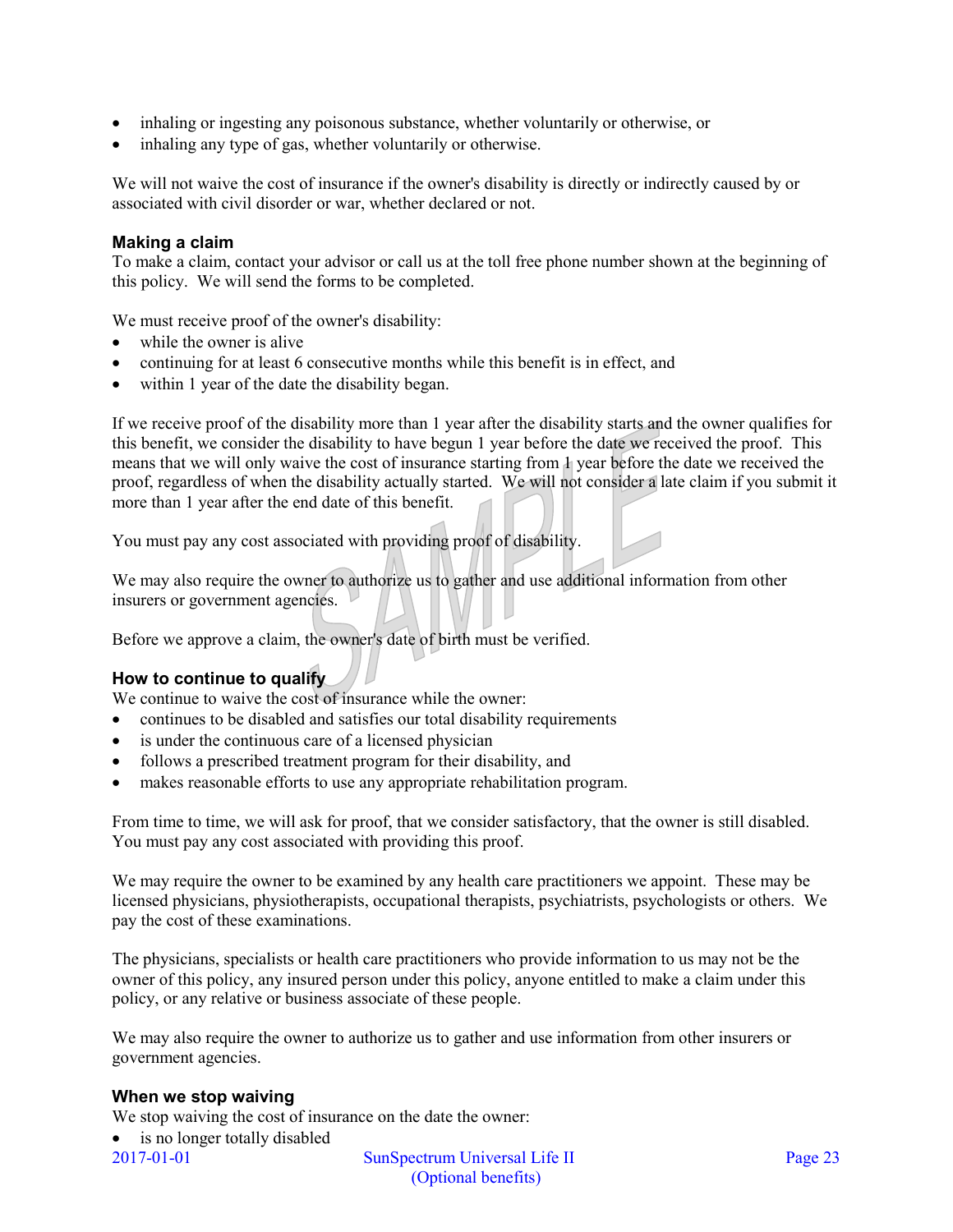- is earning money or profiting from any occupation
- takes part in any educational program as a student without our approval
- fails to submit any required proof of disability
- refuses to attend any examinations or rehabilitation programs without a valid medical reason
- fails to meet any other requirements to have the cost of insurance waived, or
- dies.

# **Reoccurrence of a previous disability claim**

You may apply to have the cost of insurance waived without having to wait another 6 months if there's a reoccurrence of a previous disability claim. We consider the disability to be a reoccurrence of the previous one if:

- we waived the cost of insurance for the previous disability
- the disabled owner recovers from their disability and then becomes totally disabled again from the same cause within 6 months from the date we stopped waiving the cost of insurance, and
- the owner is totally disabled as described under the heading, *Qualifying for this benefit.*

We waive the cost of insurance effective on the monthly anniversary day starting from the month after the owner's disability started again.

# **When the benefit ends**

The Owner waiver disability benefit ends on the earliest of:

- the benefit end date shown on the *Policy summary*
- the date ownership of this policy is transferred by the original owner to a new owner
- the date you cancel the benefit
- the date the owner dies, or
- the date this policy ends.